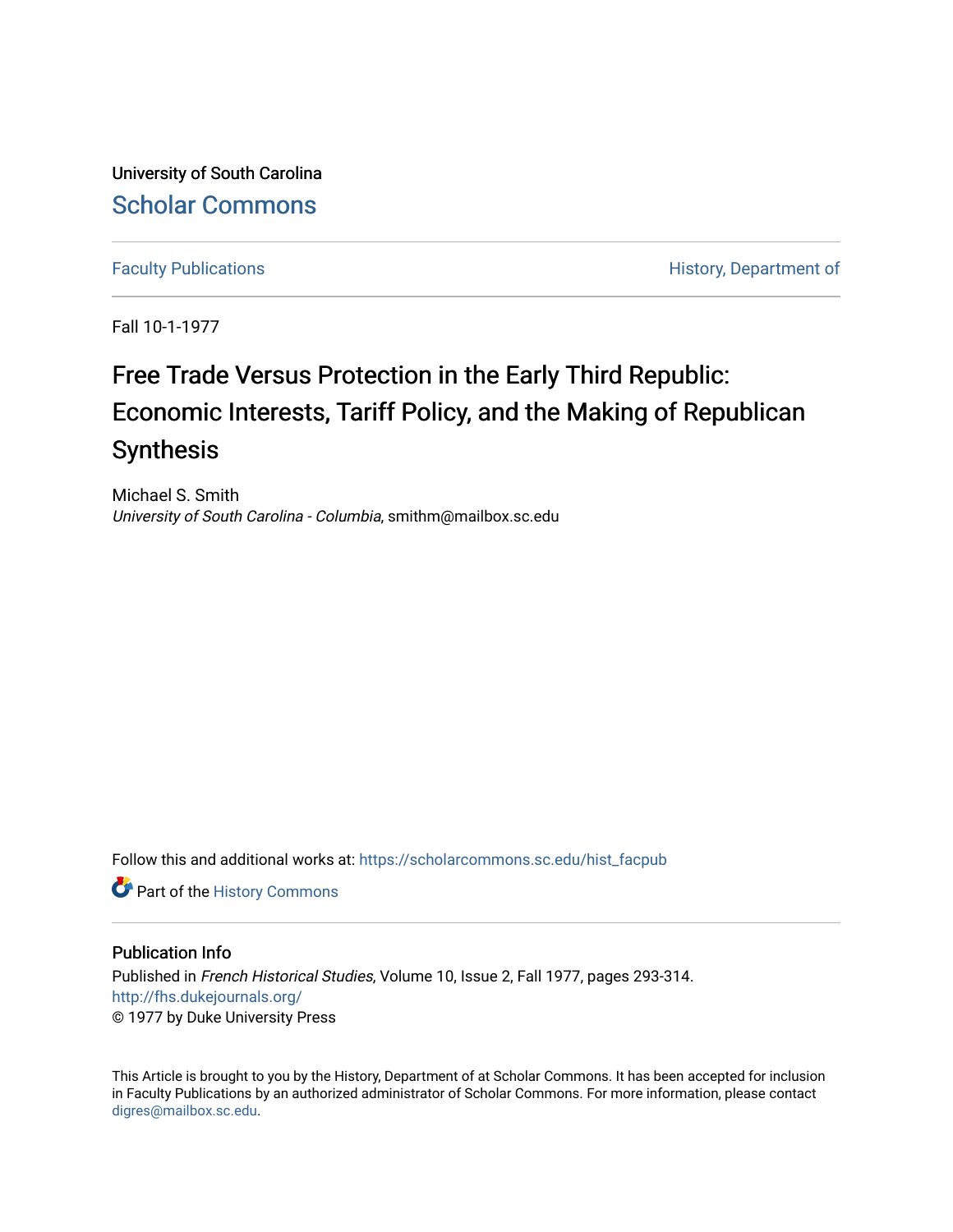## **Free Trade Versus Protection in the Early Third Republic: Economic Interests, Tariff Policy, and the Making of the Republican Synthesis**

## **Michael S. Smith**

**The founding of the Third Republic coincided with the creation of a particular political and economic arrangement which Stanley Hoffmann has variously called the "Republican synthesis" and the "Republican equilibrium." This arrangement stabilized French society in the late nineteenth and early twentieth centuries, perhaps to the point of"stalemate," but in any case it enabled the Third Republic to survive longer than any other French regime since 1789. Because it ultimately rested on the support of the bourgeoisie and the peasantry, its formation depended on forging those elements of society into a "Republican consensus" (again Hoffmann's term) by the accommo**dation of their interests—that is to say, by the formulation of policies **which preserved and enhanced their social and economic position.'** 

**The process of accommodating interests and building the Republican consensus unfolded at several levels between the late 1860s and the 1890s.2 From the beginning, the making of tariff policy was a crucial part of this process, especially for big businessmen and farmers. Yet it proved to be one of the hardest areas in which to reach an agreement. Contrary to conventional wisdom, there was no popularly mandated scuttling of Napoleon III's free trade policies and no return to protection after 1870. To be sure, there was a noisy reaction** 

**Michael S. Smith is assistant professor of history at the University of South Carolina.** 

**<sup>1</sup> Hoffmann first articulated his conception of the Republican synthesis in In Search of France (Cambridge, Mass., 1963), pp. 3-21. He subsequently refined it in Decline or Renewal? France since the 1930s (New York, 1974), pp. 403-12, 443-49.** 

**<sup>2</sup>For an introduction to this process, albeit written from a different point of view and with a different vocabulary, see Sanford Elwitt, The Making of the Third Republic: Class and Politics in France, 1868-1884 (Baton Rouge, 1975). This work is especially useful for defining the various policy areas-public works, education, economic policy, colonization-which were involved in the process of accommodation.**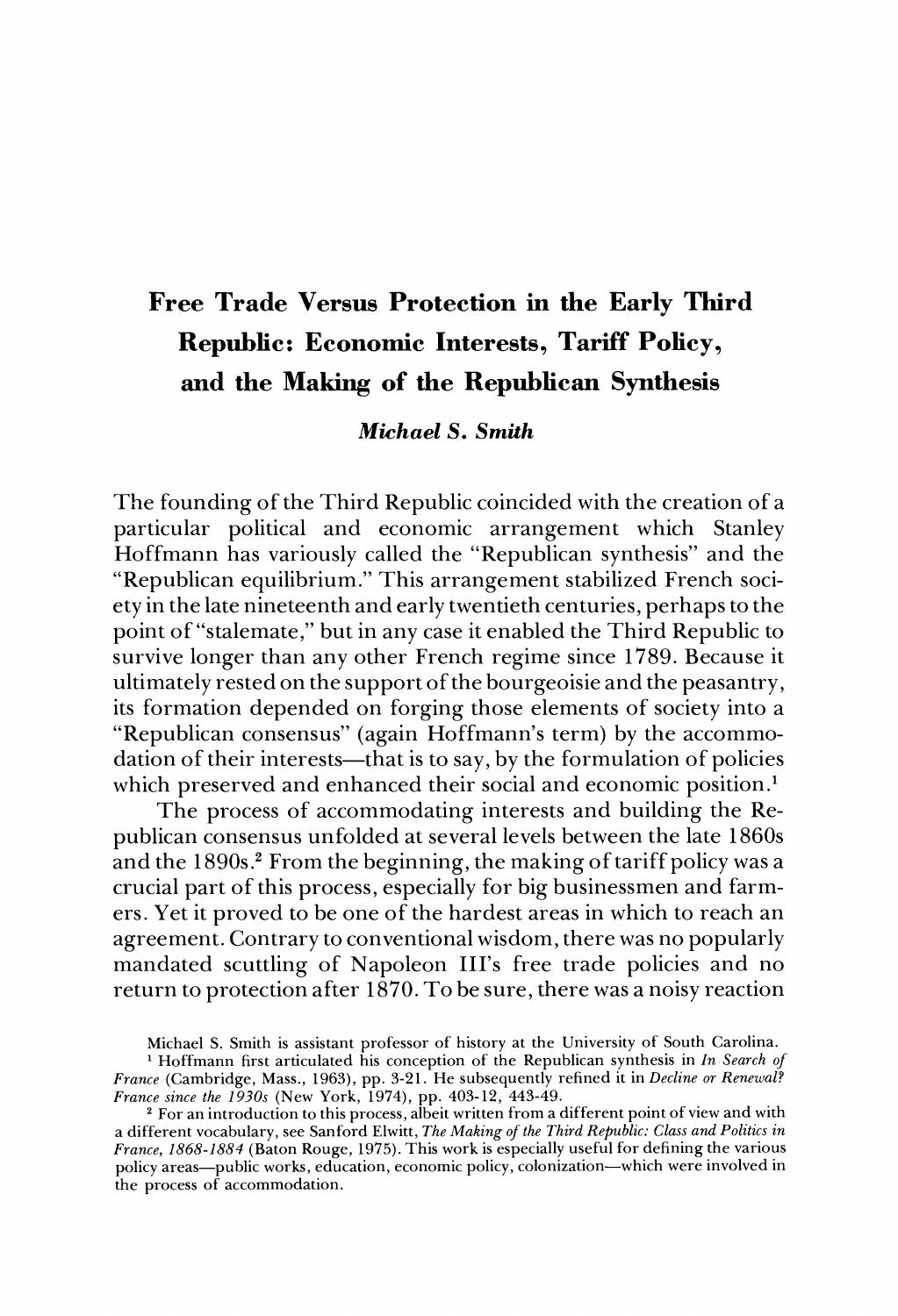**against the trade treaties, beginning even before the fall of the Second Empire and peaking under the presidency of Adolphe Thiers, but in a series of parliamentary battles, first in the Corps legislatif and then in the National Assembly, this reaction was thwarted.3 For the time being France remained under the existing system. However, the permanent orientation of policy under the Third Republic was still to**  be determined. Already, during the *réaction protectionniste* of 1868-**1873, the major economic interests of the country had divided into two rival camps on this issue. On one side were the so-called free**  traders (libre-échangistes), who demanded, at the very least, the preser**vation of the trade treaties that had eliminated or greatly reduced duties on almost all imports; on the other side were the protectionists who demanded the abrogation of all trade treaties and the enactment of high import duties. Once mobilized, these two groups fought almost continuously for the next twenty years to decide if France would return to high protection, maintain the moderate free trade policies of Napoleon III, or even move toward more complete free trade. In doing so, they posed a serious obstacle to the creation of the Republican consensus. Indeed, it can be argued that such a consensus was possible only when the conflict between the free traders and protectionists was resolved. In any case, it should be clear that no one can fully understand the process of accommodation, the formation of the Republican consensus, and thus the establishment of the Republican synthesis without first understanding the conflict on tariffs-who was involved, what they represented, and how they settled their differences. To provide such an understanding is the purpose of this article.** 

**Who exactly were the protectionists and free traders? This can be ascertained, with proper recognition of the people who actually participated in the conflict and with proper emphasis on the interests having the greatest weight and the largest stake in the matter, through an examination of the parliamentary blocs which emerged in opposition to, or support of, the trade treaties between 1868 and 1873. For, with certain exceptions, the structure and composition of each "party" established at that time remained intact throughout the struggle.** 

**The protectionist bloc materialized in the Corps legislatif during** 

**<sup>3</sup>See Arthur Louis Dunham, The Anglo-French Treaty of Commerce of 1860 and the Progress of the Industrial Revolution in France (An i Arbor, 1930), pp. 294-319, and my unpublished doctoral dissertation, Michael S. Smith, "Free Trade, Protection, and Tariff Reform: Commerce and Industry in French Politics, 1868-1882" (Cornell University, 1972), pp. 13-78.**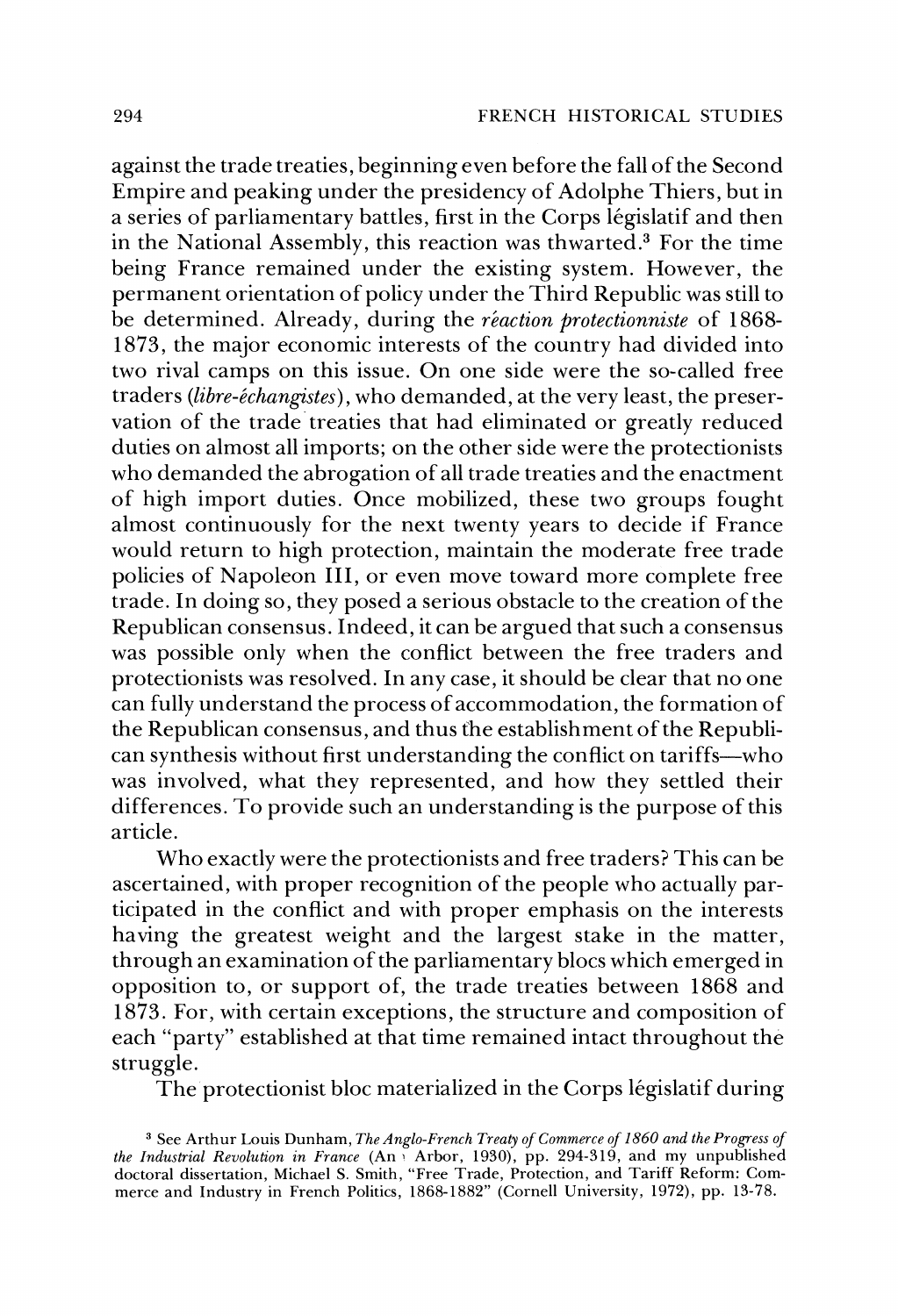**the preparation of two interpellations against the trade treaties. The first of these, sponsored in April 1868 by four prominent protectionist spokesmen-Adolphe Thiers, Jules Brame and Charles Kolb-Bernard of Lille, and Augustin Pouyer-Quertier of Rouensought to discredit the treaties by linking them to the ongoing industrial depression. The second, sponsored by Brame alone in December 1869, sought to force the incoming Ollivier government to renounce the treaty with England. Both ultimately failed to alter French trade policy. However, sixty-three deputies-one fourth of the Corps legislatif-signed one or both of the two interpellations. In the absence of formal party membership lists or useful roll call votes, their signatures represent the best available guide to the composition of the protectionist bloc in parliament and also give the best available indication of what interests were protectionist at the end of the Second Empire and at the outset of the Third Republic. As such, they form the basis of the following portrait of the protectionist "party."4** 

**In examining the signers of the interpellations, one is first struck by the relative absence of agriculturalists or their representatives. Only four signers of the 1868 interpellation had direct connections to agriculture: baron de Janze, an important livestock breeder of the**  Côtes-du-Nord, Jules Brame and the baron des Rotours of the Nord, both of whom were involved in sugar beet cultivation, and François **Malezieux of the Aisne, a Saint-Quentin lawyer and agronomist who**  wrote for the *Annales de l'agriculture française*.<sup>5</sup> Somewhat more ag**riculturalist deputies signed the 1869 interpellation, but many of France's most characteristically agrarian departments nevertheless remained unrepresented in the interpellations. In the case of those that were represented, mainly of northern and western France, the signatory often turned out to be an industrialist, not an agriculturalist.6 All this indicates that in the late 1860s most of French** 

<sup>&</sup>lt;sup>4</sup> The signatories of the 1868 interpellation were listed in the *Journal des économistes* (May, 1868), pp. 315-16; signatories of the 1869 interpellation were listed in the *Journal officiel de* **l'Empire franrais (December 15, 1869), p. 1628. The geographical distribution of both is depicted on p. 310. These lists may be supplemented by the membership lists of the later protectionist lobby, the Association de l'industrie francaise, founded in 1878. An analysis of those lists yields a picture of the protectionist party very similar to the one developed here on the basis of the interpellations. Smith, "Free Trade, Protection, and Tariff Reform," pp. 208-47.** 

**<sup>5</sup>Here and throughout, the information on the economic interests of deputies is derived chiefly, but not exclusively, from Adolphe Robert, Edgar Bourloton, and Gaston Cougny,**  eds., Dictionnaire des parlementaires français, 5 vols. (Paris, 1891).

**<sup>6</sup> For example, Leclerc d'Osmonville, deputy for the Mayenne and signer of both interpellations, was a coal mine operator. Ernest Carre-Kerisouit, who signed the 1869 interpellation as deputy for the Morbihan, was a maitre de forges.**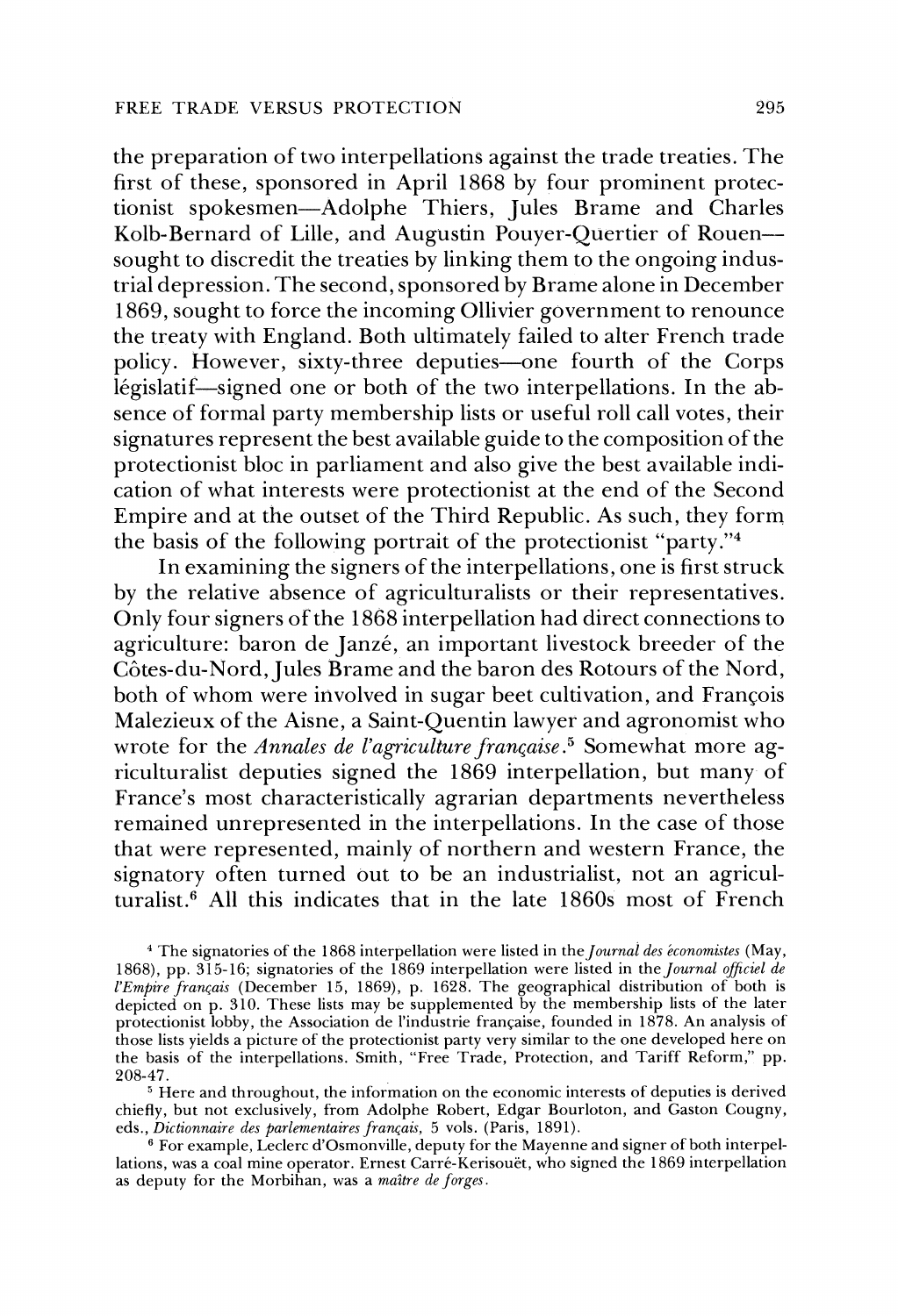**agriculture was indifferent to the siren song of protectionism. Indeed the peasant farmers of the interior were still largely immune to foreign competition because of the incompleteness of the railway system and thus had no fear of trade treaties, while the commercial**  farmers of the periphery—the winegrowers of the Bordelais and **Languedoc and the wheat growers of the West and North-were shipping more and more produce to foreign markets and thus benefitted from the trade treaties. Not surprisingly, the Societe des agriculteurs, formed in 1868 to promote the interests of commercial agriculture, consistently supported the economic policies of the Second Empire, and its general secretary, Emile Lecouteux, repeatedly warned farmers against joining in any alliance with industrial protectionists.7 Most were following his advice at the end of the sixties and would continue to do so until the agragrian crisis of the early eighties.** 

**At the outset of the Third Republic, the real strength of protectionism therefore lay in industry, which is not to say that all industrialists were protectionists. Further examination of the signers of the interpellations reveals that most were linked to mining, metallurgy, and textiles and, most specifically, to certain subdivisions of those industries located primarily in northern France, in an arc from Normandy to Alsace, and secondarily in central France.** 

**Within mining and metallurgy, it was particularly the coal and coke iron industries of the North and the charcoal iron industry, politically important in the East, which supported tariff protection and supplied backers for the interpellations. The coal and iron producers of the Nord and Pas-de-Calais faced stiff competition from the British and the Belgians locally and in the Paris market and, quite naturally, the deputies drawn from their midst, including Thiers and**  Félix Lambrecht of Anzin, René Hamoir and August Stiévenart of **Valenciennes, and Alexandre Pinart of the Marquise ironworks (Pas-de-Calais), took the lead in attacking the treaties. Equally promi**nent in this attack were various representatives of the *fer au bois* **industry, led by baron Lesperut of Saint-Dizier. They and other maitres de forges who smelted or refined iron with charcoal were plagued by fixed or rising production costs in an age of falling prices, and they unanimously favored a return to high protection as a means of keeping prices up.8 On the other hand, there was no unanimity on** 

<sup>&</sup>lt;sup>7</sup> See, for instance, Emile Lecouteux, "Les traités de commerce et les tarifs," Journal **d'agriculture pratique, 1869 (2), p. 903.** 

**<sup>8</sup>On the plight of the charcoal iron industry in the 1860s, see Bertrand Gille, La siderurgie**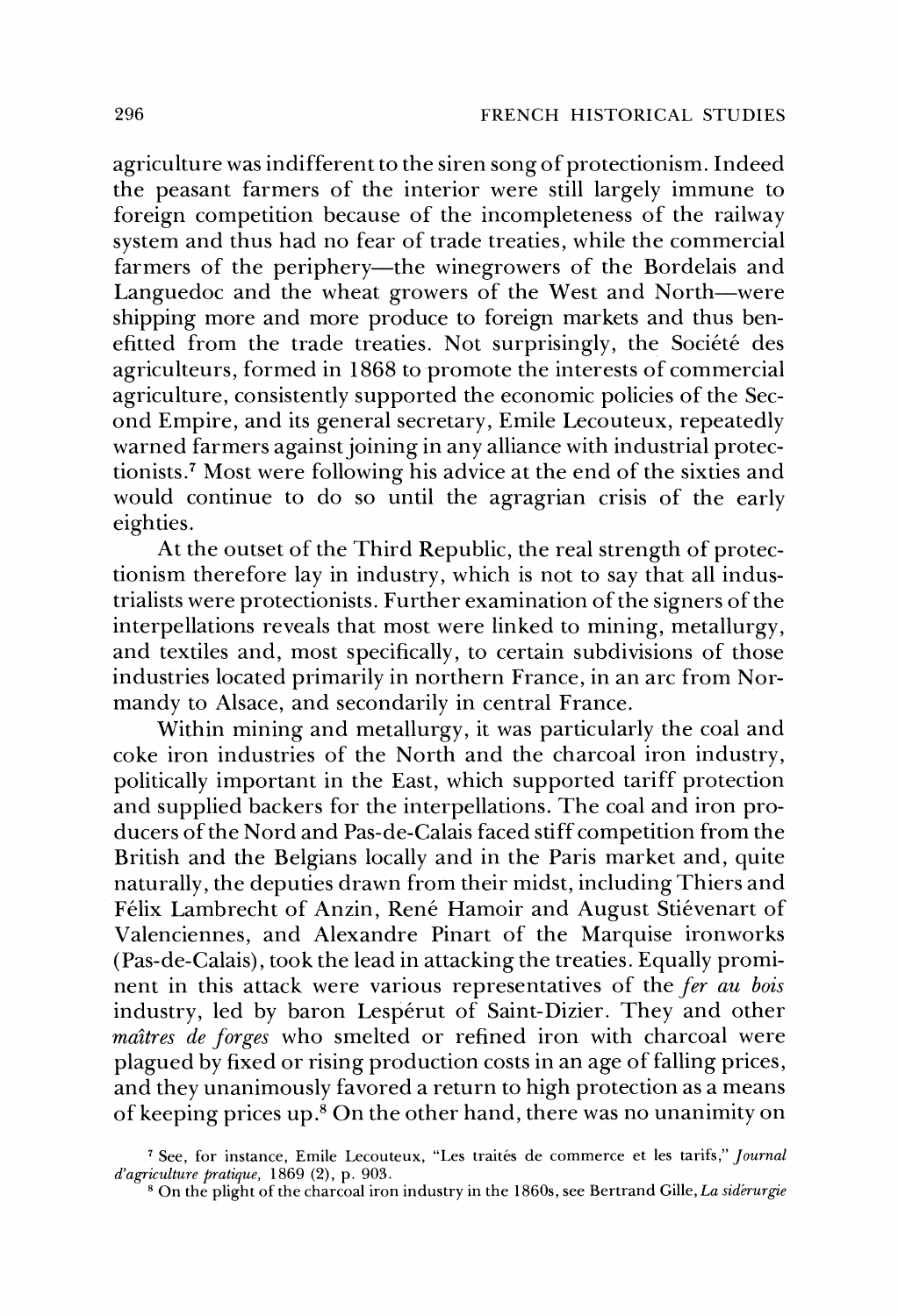**the issue of tariffs and trade treaties among the mining and metallurgical enterprises of central France. Some of the most technologically advanced companies of the region, including Le Creusot and Terrenoire, found that the trade treaties opened up new markets for them in Central Europe. Indeed, they were coming to depend on those markets for sale of their principal products-rails and railroad**  equipment—in the late sixties. Consequently their directors sup**ported the treaties at that time, and would continue to do so until the late seventies. Other firms of the region, however, could not or would not enter these foreign markets and continued to depend on domestic markets. Since, from their point of view, the trade treaties only served to open those markets to foreign competition, their directors, as deputies, favored renunciation of the treaties. These included Louis-Jules Chagot of Blanzy, Christophe Mony of Commentry-Fourchambault, and Pierre Dorian of J. Holtzer et cie.9** 

**The second major group involved in the interpellations and in the protectionist party consisted of certain textile manufacturers: flax and hemp spinners, the draps makers of Elbeuf and Sedan, and above all the cotton manufacturers of Normandy, the Nord and the East.**  Because of their vulnerability to British competition, the *filateurs* and **tisseurs de coton of Normandy and the Nord had long been committed to high protection and were implacable foes of the trade treaties from their inception. Naturally those of them sitting in the Corps legislatif,**  including Pouyer-Quertier and Eugène Cosserat of Amiens, sup**ported the campaign against the trade treaties in 1868-70. So, too, did virtually all other representatives of the cotton districts of Normandy and the Nord, whether or not they had personal ties to cotton. Likewise, almost all representatives of Normandy and the Nord in parliament later on, from the late seventies to the turn of the century, would continue to participate in the protectionist bloc under the leadership of Pouyer-Quertier and Richard Waddington of Rouen.** 

**francaise au XIXesiecle (Geneva, 1968), pp. 216-22, 233-79. See also the testimony before later**  parliamentary enquêtes of Honoré Reverchon and Paul Aclocque, who succeeded Lesperut as **chief spokesmen for the industry in the 1870s. Senat, Proces-verbaux de la Commission d'enquete sur les souffrances du commerce et de l'industrie et sur les moyens d'y porter remede (Versailles, 1878),**  pp. 307-12, 326-28, and Chambre des députés, Commission du tarif général des douanes, Procès-verbaux des séances (Paris, 1878), pp. 464-70.

**<sup>9</sup> These firms' specific grievances against the trade treaties depended, of course, on their**  specific circumstances. J. Holtzer et C<sup>ie</sup>, for example, specialized in the making of high quality **steel for cutlery and armaments. In the 1860s it was competing with Sheffield in supplying**  steel to the Cherbourg arsenal, which naturally contributed to Dorian's opposition to the **treaty with England. Holtzer dossier, AN F12 5169. For the overall response of the grandes**  sociétés métallurgiques to the trade treaties, see Gille, *La sidérurgie française*, pp. 229-32.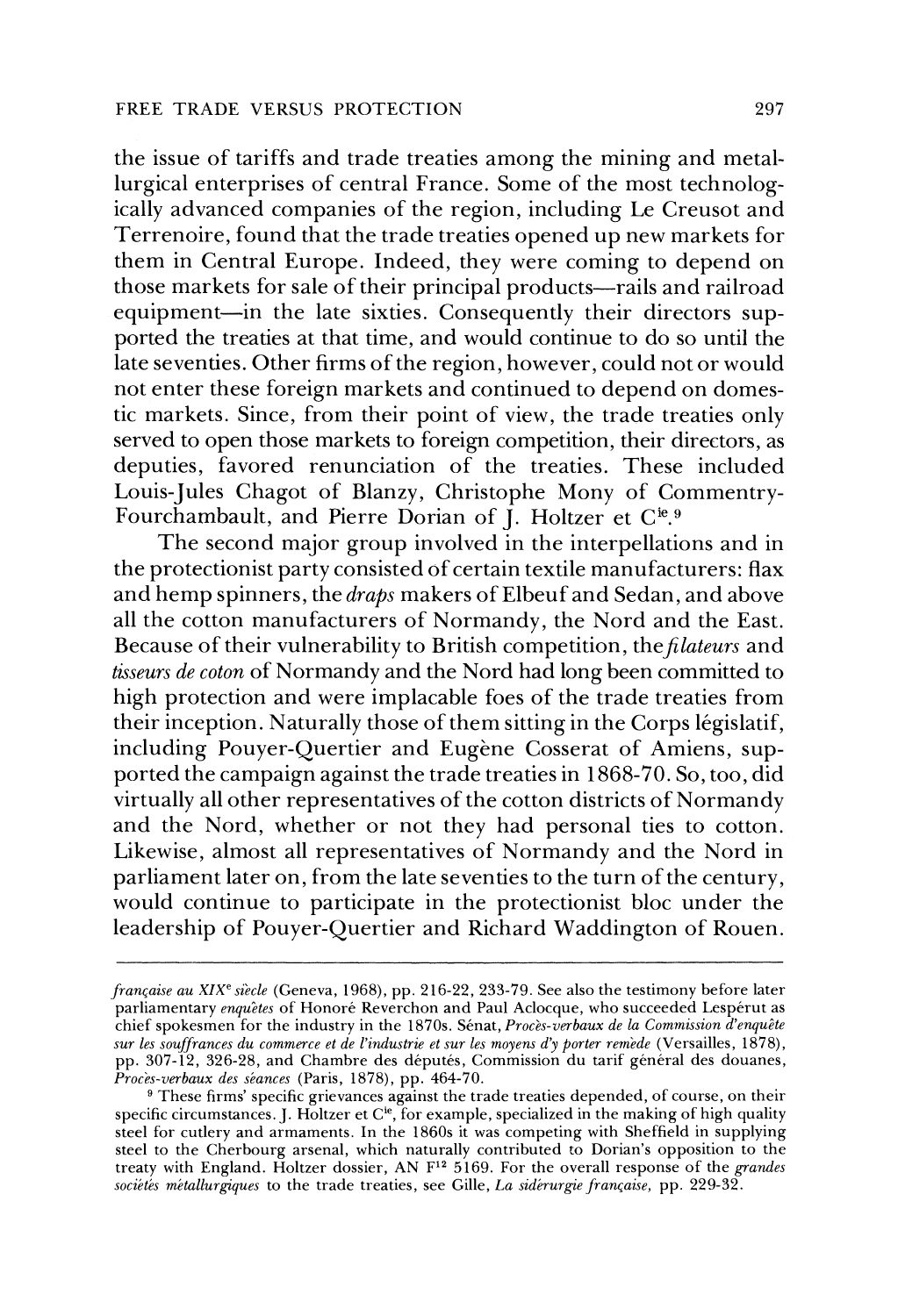**In both periods in both regions, it would have been political suicide to do otherwise.10** 

**In contrast to the unanimous support for tariff protection found in the cotton industries of western and northern France, the cotton industry of eastern France was divided on the tariff at the end of the Second Empire. While spinners and weavers in the East were typically protectionist, the cloth printers of Mulhouse, who had founded and long controlled the industry, imported cloth and yarn from abroad and exported finished indiennes and therefore favored free trade. Under the leadership of Jean Dollfus, they managed to keep Alsace and the neighboring departments on the side of the government and its trade treaties through 1868. As a result, the only deputies of the region to sign the 1868 interpellation were J-B Lefebure, a calicot manufacturer, and Renouard de Bussiere and the baron de Coehorn, Strasbourg bankers heavily invested in cotton spinning. Between the spring of 1868 and the spring of 1869, however, the political balance in Alsace shifted dramatically. Threatened by economic depression and the resultant worker unrest, the spinners and weavers successfully engineered the election of a protectionist slate to parliament in a**  bitter campaign in May 1869.<sup>11</sup> Consequently, the Alsatian legislative **delegation, which had all but ignored the 1868 interpellation, signed Brame's interpellation en masse in December 1869. Of course, later when Alsace was lost and the center of gravity of the eastern cotton industry shifted from Mulhouse to the spinning and weaving towns of the Vosges, its commitment to protection deepened, and the representatives of the industry in parliament, especially Jules Meline, increasingly played a leading role in the attack on the trade treaties.** 

**This turn of events in eastern France certainly reflected a broadening of protectionist sentiment within the French cotton industry and meant that, by the early 1870s, the segments of that industry in northern France, from Normandy to the Vosges, were unified in opposing free trade policies. However, other segments of the cotton industry and, most importantly, other whole textile industries-notably silk and worsteds-did not follow their lead but rather stood firmly by the trade treaties. Thus it must again be** 

**<sup>10</sup> For the economic basis of protectionism in these segments of the cotton industry in the 1860s, consult Claude Fohlen, L'Industrie textile au temps du Second Empire (Paris, 1956). For a glimpse of the later activities of industrialists and politicians of the Nord and Normandy in the**  matter of the tariff, consult Sénat, Procès-verbaux de la Commission d'enquête and Chambre des députés, Commission du tarif général des douanes, Proces-verbaux des séances.

<sup>&</sup>lt;sup>11</sup> F. L'Huillier, "Une bataille économique au sein de la bourgeoisie industrielle sous le Second Empire," in *La Bourgeoisie alsacienne* (2nd ed. Strasbourg, 1967), pp. 427-29.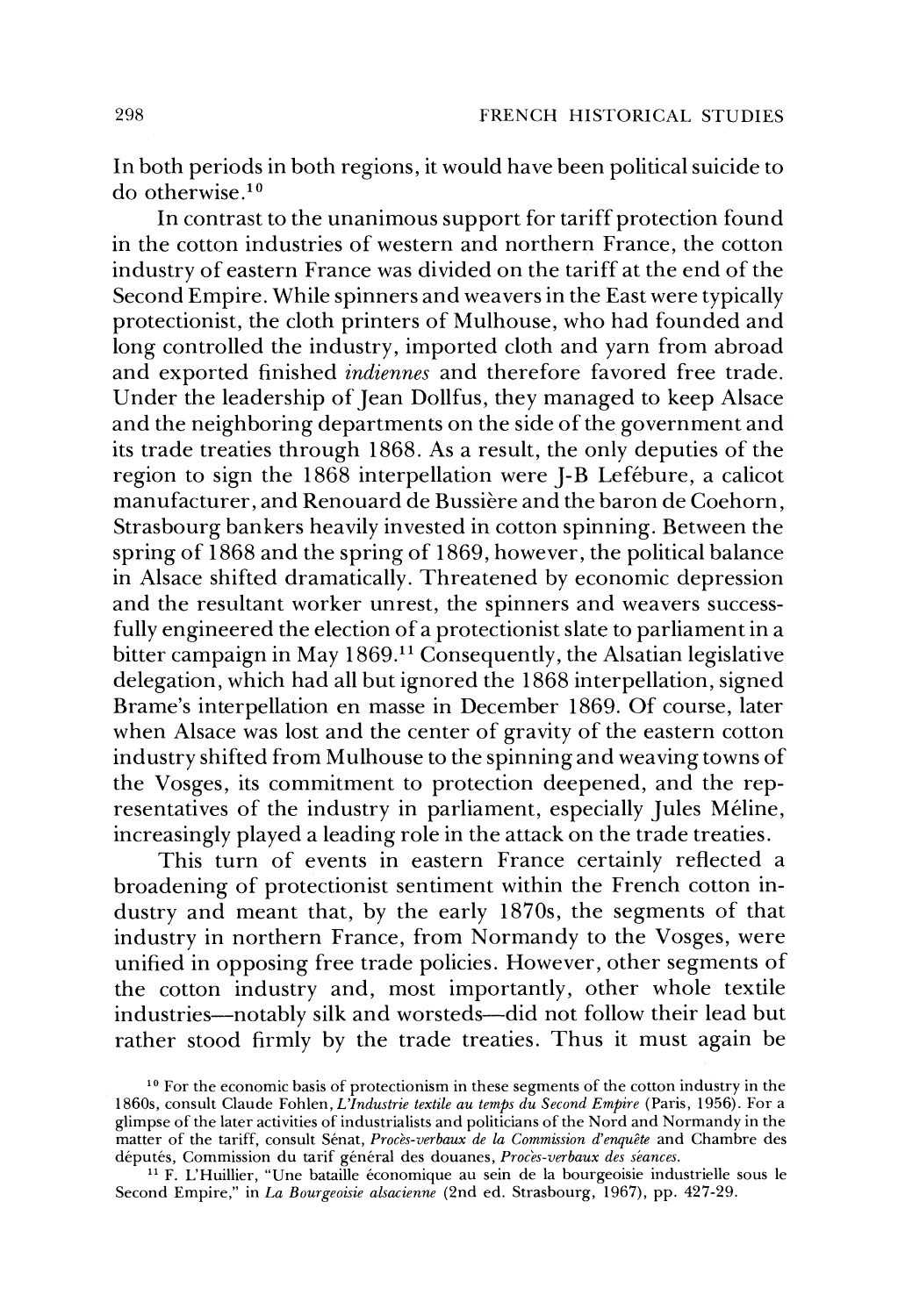**emphasized that, while the protectionists drew their support mainly from industry, they hardly represented all industrialists, even within mining, metallurgy, and textiles.** 

**If the preceding analysis shows that the protectionist party was narrower in its composition and more limited in its appeal at the outset of the Third Republic than is usually thought, a similar analysis of the free trade party shows that it was broader in its appeal and more diverse in its composition than is usually thought. (Actually, most historians have ignored its existence altogether.) The basis for such an analysis is found in the membership of a parliamentary caucus, the Reunion des deputes partisans de la liberte commerciale, which was formed under the auspices of the Societe d'economie politique in 1871 to resist Thiers's attempt to effect a return to high protection. The membership of the caucus amounted to only twenty or thirty deputies at its first meeting in April. However, by August, when Thiers's plans for the raw materials tax and the renunciation of the trade treaties had surfaced, it had risen to 180, and it remained at that level henceforth, as indicated in the roll call votes on various facets of the tariff question in 1872. Its composition is perhaps best revealed in the vote on a motion against trade treaty renunciation made by Nathaniel Johnston, deputy for Bordeaux, in February 1872. An examination of the 196 deputies who supported Johnston's motion, when combined with the information in the published accounts of the early meetings of the caucus, allows one to reconstruct the personnel, leadership, and interests of the free trade party in the early 1870s.12** 

**Any discussion of the membership of the free trade caucus and of the party as a whole must surely begin with the Parisians and the**  Lyonnais. With Léon Say, deputy for the Seine, serving as president **of the caucus; with Henri Germain, head of the Credit Lyonnais and**  deputy for the Ain, serving as vice-president; with Eugène Flottard, deputy for the Rhône, serving as secretary; and, moreover, with some

<sup>&</sup>lt;sup>12</sup> On the early meetings of the caucus, sources are Annales de la Société d'économie politique, IX (1871-72), 54ff, and G. Renaud, "Les nouveaux impôts discutés à la réunion des députés **libre-echangistes," Journal des economistes (February, 1872), p. 232. The roll call vote on the Johnston motion-the geographical distribution of which is shown on page 311-appeared in**  the Journal officiel de la République française (February 2, 1872), pp. 763-64.

**In addition, the picture of the economic interests in the free trade party, drawn here from their parliamentary representatives, is confirmed by an analysis of the membership of the free trade lobby, the Association pour la defense de la liberte commerciale, formed to offset the appearance of the protectionist lobby in 1878. See its membership list in AN F12 6385, reproduced in Smith, "Free Trade, Protection, and Tariff Reform," pp. 411-12.**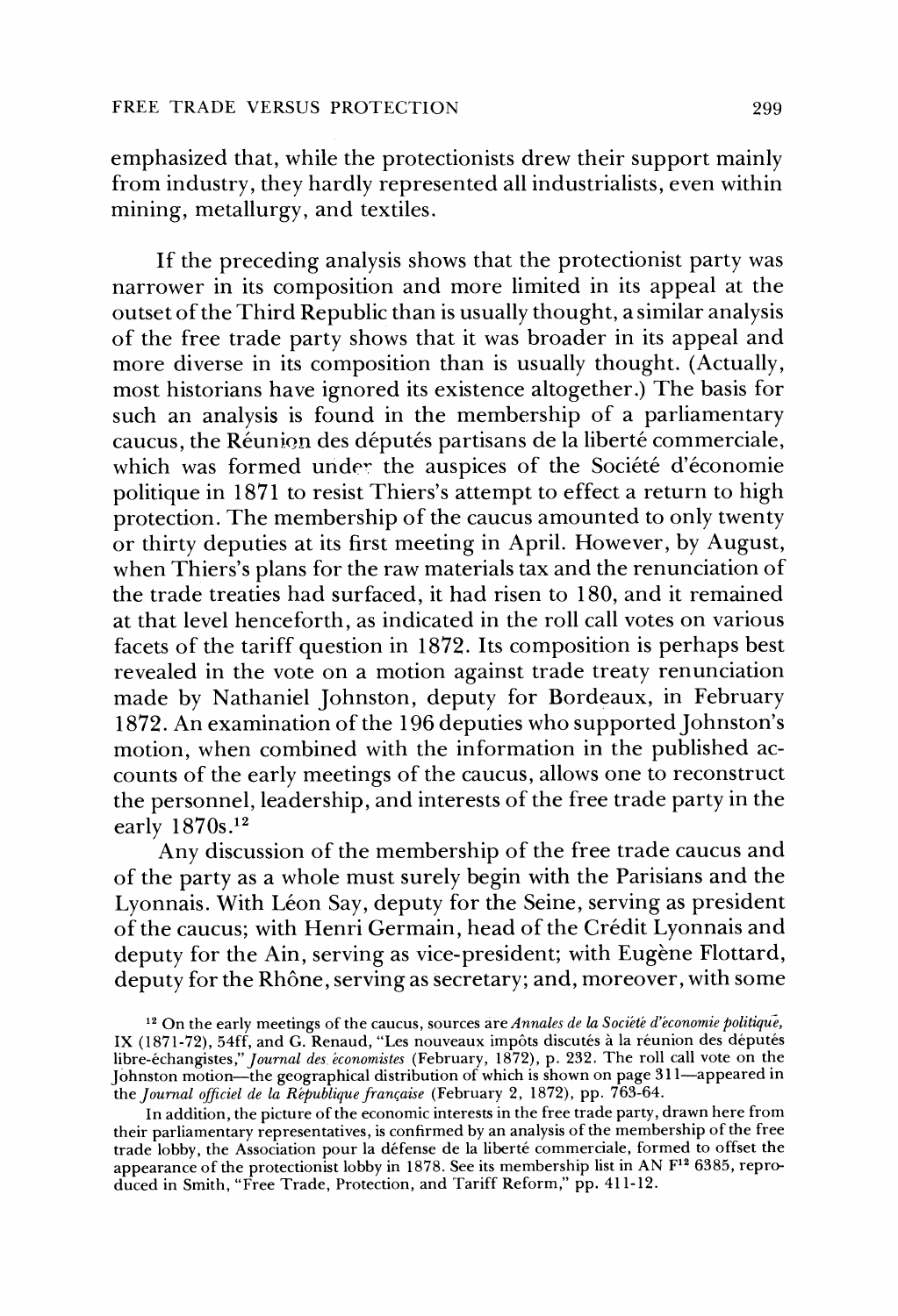**twenty-five deputies of the Seine and Seine-et-Oise and over thirty deputies of the Rhone and its six neighboring departments voting in favor of Johnston's motion, it is clear that the caucus and the party turned on a Paris-Lyon axis.** 

**The Parisian contingent in the caucus was actually made up of three different groups. One consisted of "radical" Republican politicians who, even as they rejected the Second Empire as a political system, continued to support its tariff policy to hold down consumer prices, especially on foodstuffs, for their working and middle class**  constituents. Their leader was Léon Gambetta, whose views on tariffs **were spelled out from time to time throughout the seventies in the Republiquefranaaise.13 Also influential were Pierre Pascal-Duprat, who vigorously defended the trade treaties in 1872, and Pierre Tirard, who would eventually play a key role as commerce minister in the renegotiation of the trade treaties in 1881.14 However, others in this group, such as Louis Blanc and Henri Brisson, gave most of their attention to issues other than tariff and thus remained on the fringes of the caucus, their participation known only by their presence in the pro-trade treaty column in roll call votes. Consequently, the Radicals were not nearly as important for the activities of the caucus as was a second group of Parisian free traders, the professional economists.** 

**As disciples of Adam Smith through J-B Say and Adolphe Blanqui, the French political economists found in the various grandes ecoles and faculties of Paris had naturally long supported free trade on principle. Moreover, they had long been acting on these principles. Since the 1840s they had campaigned tirelessly in the press and learned journals, through organizations like the Societe d'economie politique and through their positions in parliament and other government bodies, to bring about the liberalization of French economic policy.15 These efforts, of course, had culminated in the reforms of the 1860s, and in the early 1870s many veterans of this campaign were still active, trying to preserve and broaden these reforms. They**  included Joseph Garnier, editor of the *Journal des économistes*, Hippo-

<sup>&</sup>lt;sup>13</sup> The République française was particularly outspoken on economic issues in the spring of **1878. See the editorials in the issues of May 19, 21, and 30, and June 3. These were probably drafted by Maurice Rouvier, the paper's economic specialist, but they undoubtedly reflected Gambetta's views. J. P. T. Bury, Gambetta and the Making of the Third Republic (London, 1973), p. 58.** 

**<sup>14</sup>An early version of Tirard's free trade views, molded by his involvement in the jewelry**  business, is found in Pierre Tirard, Liberté du commerce. Du développement de la bijouterie et de l'orfevrerie par la liberté des titres de l'or et de l'argent (Paris, 1868).

<sup>&</sup>lt;sup>15</sup> This campaign may be traced in the monthly issues of the *Journal des economistes*, the **"official" publication of the political economists after 1842.**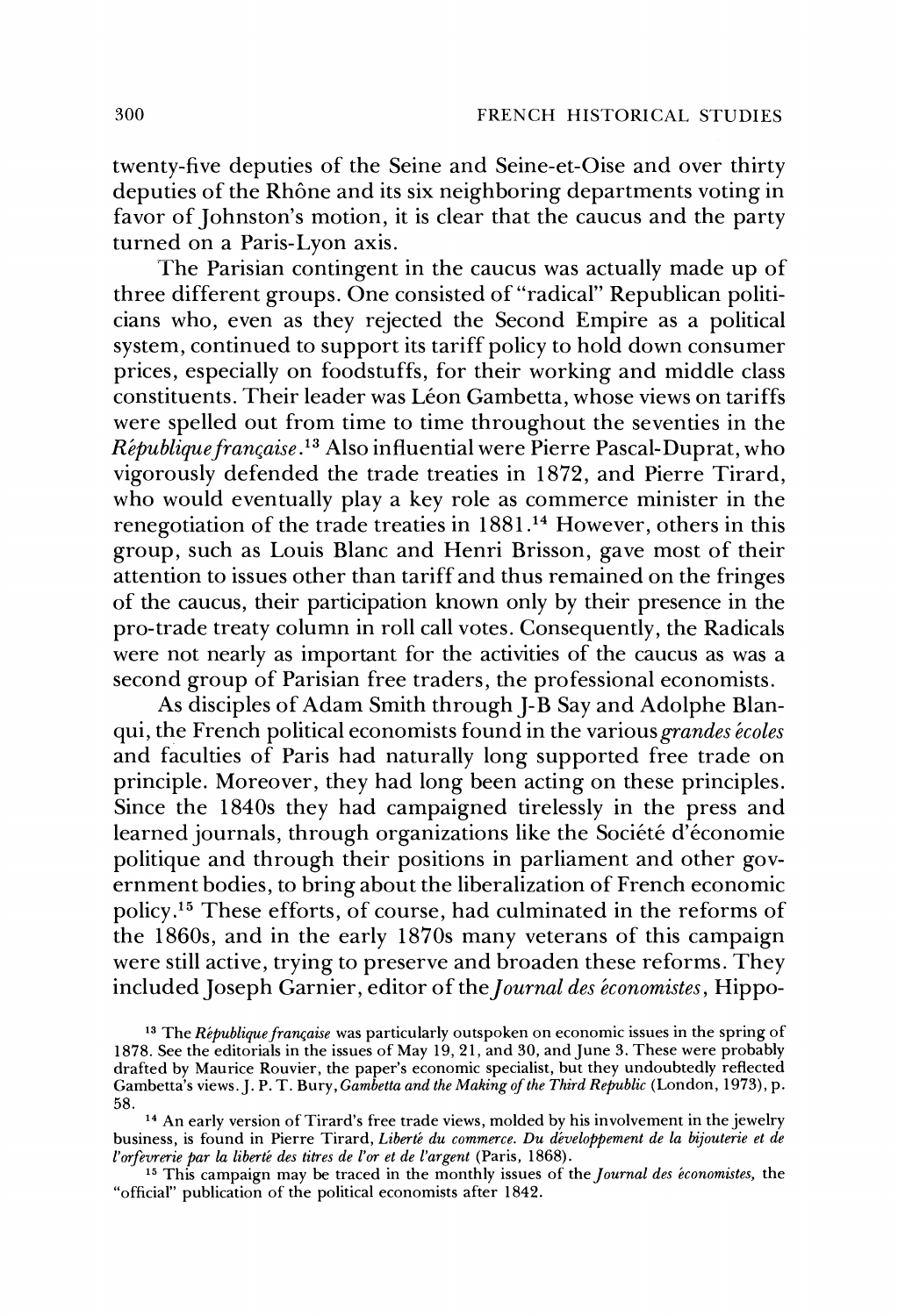**lyte Passy, the long time president of the Societe d'economie politique, Louis Wolowski, professor at the Conservatoire des arts et metiers, and, of course, Michel Chevalier, professor at the College de France and father of the Anglo-French trade treaty. These, in turn, were supported by a rising new generation of political economists, which included Chevalier's son-in-law, Paul Leroy-Beaulieu, professor at the newly opened Ecole libre des sciences politiques, Louis Passy, Hippolyte's nephew and Wolowski's son-in-law, an economic journalist and politician, and Emile Levasseur, soon to replace Wolowski at the Conservatoire. Within the National Assembly and the free trade caucus, the group was represented by Wolowski, deputy for the Seine, and Louis Passy, deputy for the Eure, but real leadership of the group would soon pass to Leroy-Beaulieu who after 1873**  served as editor of the *Economiste français*, the free traders' new organ **of propaganda.** 

**The third and probably the most important group of Parisians in the free trade caucus consisted of capitalists in international trade, finance, and transport. By the 1870s Paris was firmly established as a center for the import of foreign commodities into France, for the transshipment of central European goods moving westward, and especially for the export of various French manufactures. These manufactures ranged from the luxury items and novelties known collectively as articles de Paris, which ranked as France's fourth leading export in 1869,16 to the heavy railroad equipment constructed by the**  Société des Batignolles at Saint-Ouen for customers worldwide. Nat**urally the merchants, merchant-bankers, and industrialists who pre**sided over this diverse trade, such as Henri Fould and Ernest Gouin,<sup>17</sup> **wanted to keep tariff barriers low, both at home and abroad, and they therefore strongly supported the trade treaties throughout the 1870s through the Chamber of Commerce of Paris.18 In this they were joined by the owners and managers of France's railroad and steamship companies, including Adolphe d'Eichthal and the Pereire brothers, who also operated out of the capital. These men were free** 

**<sup>18</sup>See, for example, the resolution of August 16, 1877, Chambre de commerce de Paris, Avis (Paris, 1878), pp. 149-225.** 

**<sup>16</sup>Emile Levasseur, Histoire du commerce de la France, 2 vols. (Paris, 1911-12) II, 755.** 

<sup>&</sup>lt;sup>17</sup> Henri Fould, head of Fould Frères, commissionnaires en marchandises, exported about 15 **million francs' worth of articles de Paris per year, approximately one-tenth of all French exports of those items. Fould dossier, AN F'2 5148. As head of the Societe des Batignolles, Ernest Gouin was exporting railroad locomotives and tenders to Brazil, the Austrian Empire, and other countries. Moreover, because much of the iron and steel for the manufacture of those items was being imported duty-free under the admissions temporairesystem, he had two reasons to support the existing tariff policy. Gouin et Cie dossier, AN F'2 2582.**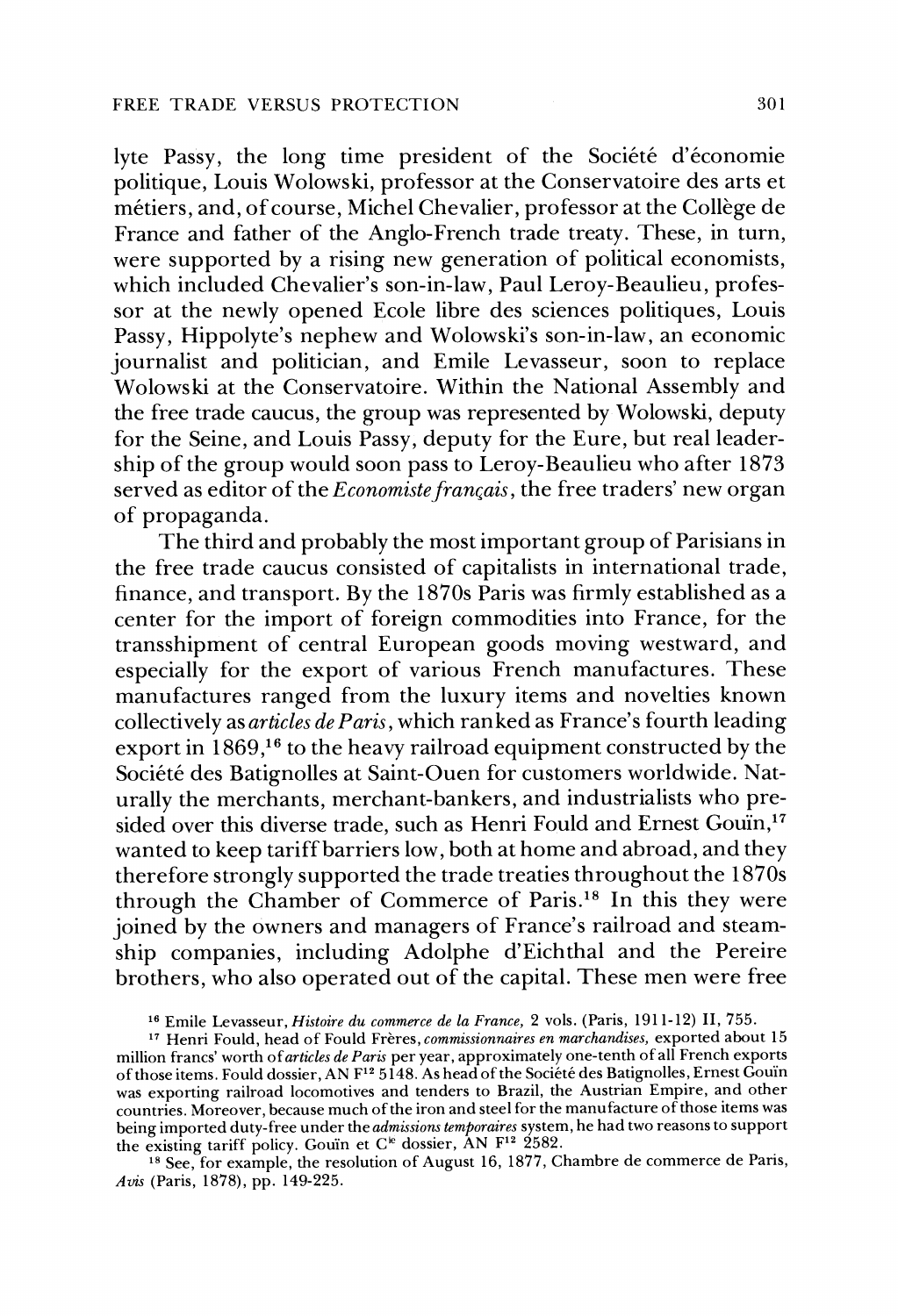**traders because, in many cases, they too were involved in international trade as merchant bankers and because, in all cases, they realized that the success and profitability of French transport depended at that moment on expanding long-haul (i.e., international) traffic.19 But whatever the specific reasons, it is obvious that Parisian enterprise in all its variety-commerce, banking, transport, manufacture for export-benefitted from and was committed to the economic policies of the Second Empire. It is therefore not surprising that the Paris capitalists in the National Assembly joined the free trade caucus. These included the financiers Alfred Andre, deputy for the Seine,**  and Léopold Javal, deputy for the Yonne; Eugène Caillaux, adminis**trator of the Chemin de fer de l'Ouest and deputy for the Sarthe; and, of course, the president of the caucus, Leon Say, grandson of the founder of French political economy, son of a leader of Parisian haut commerce, and himself a director of the Compagnie du chemin de fer du Nord.20** 

**As in Paris, free trade was good business in the industrial and**  commercial complex of the Rhône and its neighboring departments, **which centered on Lyon and, secondarily, on Saint-Etienne. All the major sectors of this region's economy were represented at Versailles and in the free trade caucus. From textiles came Nicolas Ducarre, a**  drap manufacturer and a deputy for the Rhône; from banking and **international trade came Eugene Flottard, an administrator of the Banque de France branch at Saint-Etienne, and three directors of the Credit Lyonnais: Henri Germain, Alexandre Jullien (deputy for the**  Loire), and I-B Ferrouillat (Var). Flottard and Jullien also rep**resented the mining and metallurgical interests of the region, as did Adrien de Montgolfier, deputy for the Loire and the future director of the Forges et acieries de la Marine.** 

**Textile manufacture was the area's biggest industry. Lyon and its**  environs produced various forms of *tissus de soie* and *tissus mélangés*; **ribbon was woven around Saint-Etienne; Tarare and Roanne produced renowned muslins. All this production was geared to foreign markets, especially the English and American. Indeed, some 350 million of the 460 million francs' worth of silks manufactured around Lyon in 1873 were sent abroad, thereby constituting by far France's** 

**<sup>19</sup> The growing dependence of the railroad companies on international trade, which fostered their interest in free trade, was also reflected in their efforts to set up a rate structure that would allow them to capture international, long-haul traffic. See Andre Lefevre, Sous le Second Empire: chemins defer et politique (Pa 'is, 1951), pp. 119-68.** 

**<sup>20</sup>Joseph Valynseele, Les Say et leurs alliances (Paris, 1971), pp. 61-66.**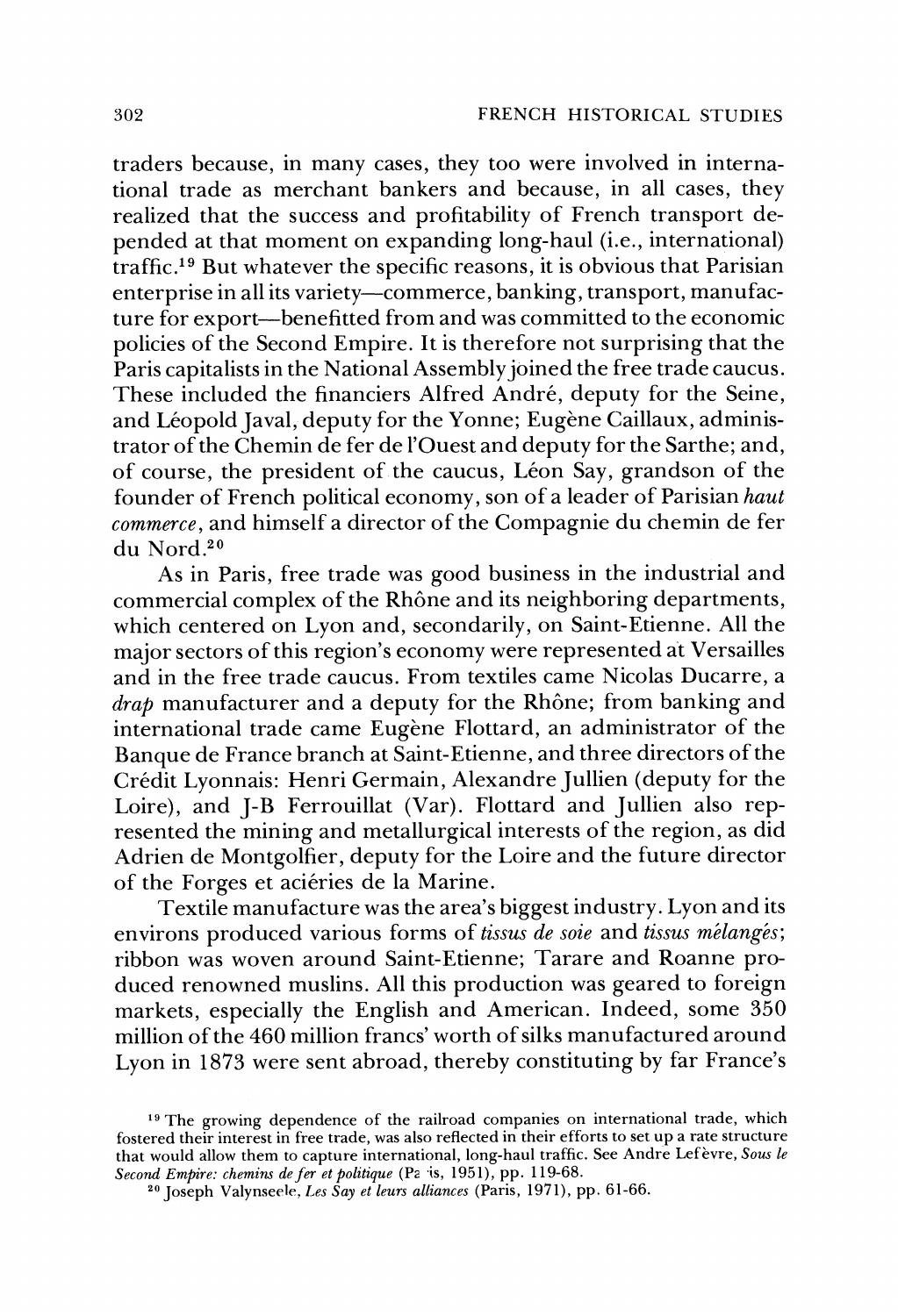single most valuable export.<sup>21</sup> Naturally the trade treaties, particu**larly the treaty with England, were considered indispensable for preserving these foreign sales. They were also considered indispensable because the textile industries imported most of their raw materi**als. Since the silkworm blight hit the Rhône valley in the 1850s, Lyon **had received most of its silk from the Orient, while the fine cotton**  yarn woven into Lyon's tissus mélangés, Saint-Etienne's ribbon, and **Tarare's muslin came from England after 1860. Consequently, by keeping French duties on these materials at a minimum, the trade treaties served to keep production costs low and thus to maintain the industries' competitive edge in the world market and their high profits. Not surprisingly the textile manufacturers continued to support the treaties zealously in the 1870s.22** 

**The tariff system of the Second Empire was no less important to the merchant bankers of the region, most of whom started as marchands de soie and continued to run Lyon's lucrative silk trade in the 1870s, but who, since the 1860s, had increasingly invested in growth industries such as coal, gas, chemicals, and metallurgy.23 Curiously, while most mining and metallurgical concerns elsewhere in France opposed the trade treaties, those in the Loire-Rhone area benefitted from them, so that the Lyonnais capitalists who were becoming involved in coal, iron, and steel found that these interests reinforced rather than undercut their free trade tendencies. One can cite in this regard the case of the Compagnie des fonderies et forges de Terrenoire, la Voulte, et Besseges. Reorganized in 1859, infused with Lyon money, and refurbished with Bessemer converters, Terrenoire had become one of France's largest producers of steel by 1867, at the very moment when the domestic market for steel rails-Terrenoire's**  principal product--was contracting.<sup>24</sup> As a result, it found itself de**pendent on foreign markets, especially in Switzerland and Italy, in** 

<sup>21</sup> "La Fabrique lyonnaise de soieries," L'Economiste français (July 5, 1873), pp. 320-23; **Levasseur, Histoire du commerce, pp. 755-771.** 

**<sup>22</sup>For the position of the textile manufacturers on tariff policy, see Pariset, "La Chambre de**  commerce de Lyon au dix-neuvième siècle," Mémoires de l'Académie de Lyon, XXVII (1890-91), **1-254; L-J Gras, Histoire de la Chambre de commerce de Saint-Etienne (Saint-Etienne, 1913), pp. 175-78; and the depositions of the chambers of commerce of Tarare, Saint-Etienne, and Lyon to the Chamber Tariff Commission in Journal officiel (May 23, 1878), pp. 5611-15; (May 27, 1878), pp. 5820-24; (June 22, 1878), pp. 6931-36; (June 28, 1878), pp. 7120-22.** 

<sup>23</sup> Jean Bouvier, "Aux origines du Crédit Lyonnais: le milieu économique et financier lyonnais au début des années 1860," *Histoire des entreprises*, VI (November, 1960), 41-64.

<sup>24</sup> L. Babu, "L'industrie métallurgique dans la région de Saint-Etienne," Annales des mines, ser. 9, XV (1899), 399-420; Comité des forges, *La Sidérurgie française*, 1864-1914 (Paris, n.d.), p. **142; Deposition of Alexandre Jullien, Conseil superieur du commerce, Admissions temporaires (Paris, 1877), pp. 48-49.**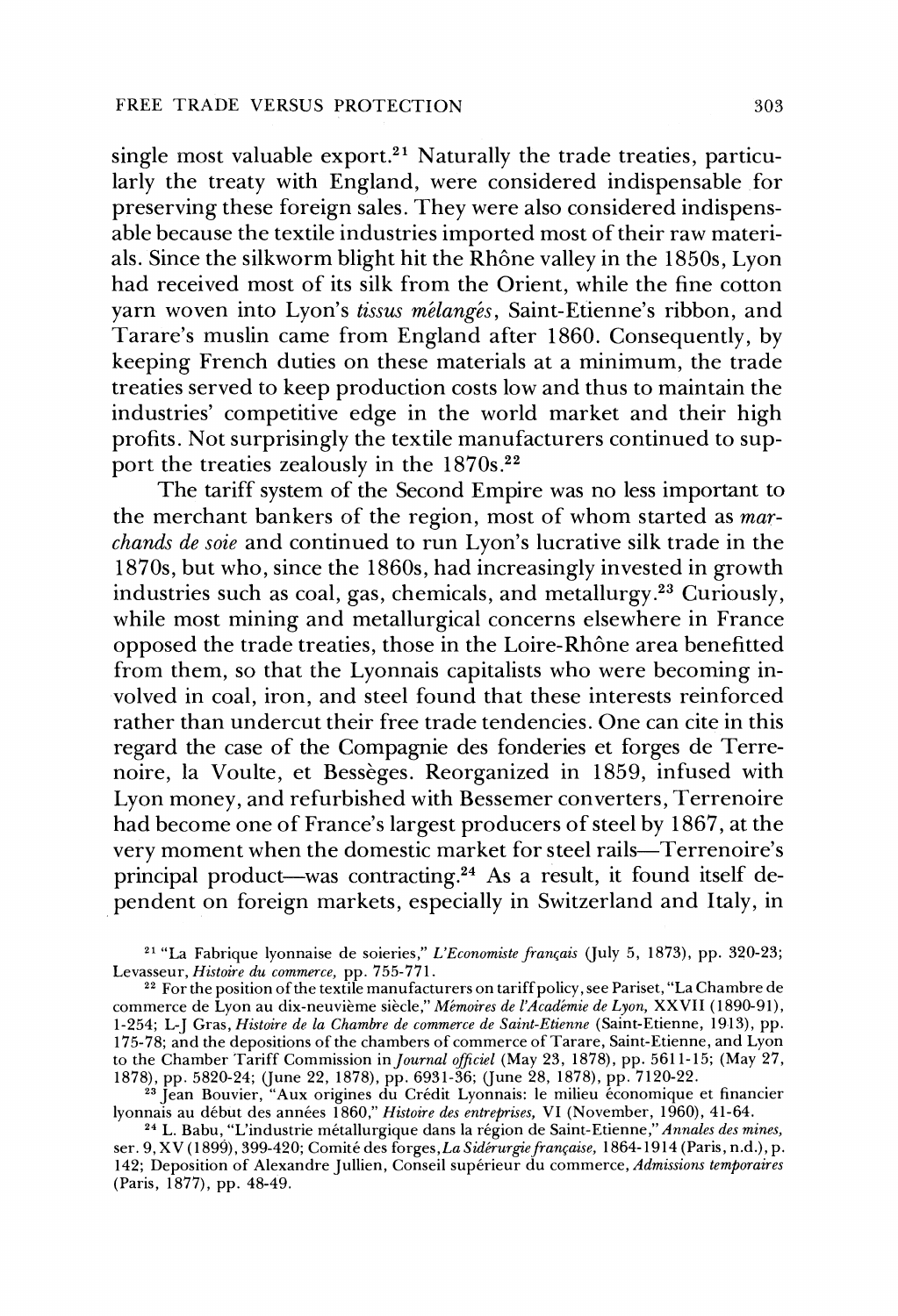**the early 1870s. In these circumstances the company's head, Alexandre Jullien, as a member of the free trade caucus in 1872, naturally sought to preserve the trade treaties. To be sure, one must note that the economic downturn of the late 1870s would destroy the delicate balance of forces which originally brought the mining and metallurgical interests of the Loire and the southern Massif into the free trade movement and that consequently Alexandre Jullien, among others, would defect to the protectionist camp after 1877. Nevertheless, up until that time the metallurgists, along with most other capitalists in the Lyon sphere of influence, continued to support the trade treaties and a liberal tariff policy.25** 

**Beyond Paris and Lyon there was strong support for the economic policy of the Second Empire in the major wine producing and**  wine exporting regions of France, notably in the Côte d'Or and the **Herault, two departments whose representatives in the Assembly voted solidly against renunciation of the trade treaties in 1872, and, even more, in the wine region of the Southwest, including the departments of the Gironde, Lot-et-Garonne, Charente, and Charente-Inferieure. Indeed these departments, together with the**  Landes, Gers, Basses- and Hautes-Pyrenees, furnished some thirty**six votes in favor of the Johnston motion and thereby constituted a bloc within the free trade party equal in size to that of either Paris or**  Lyon. Of course, the center of this region was Bordeaux, which, **because of its involvement in international trade as France's third largest seaport as well as because of its position in the export of wine, had long harbored free trade sentiments. It was there that Bastiat, Wolowski, and others had launched the first national free trade association in 1845. In the 1850s the Bordeaux chamber of commerce had lobbied vigorously for tariff liberalization, and in 1860 it had offered crucial backing to Chevalier in the negotiation of the treaty with England.26 In the early 1870s it remained steadfast in its support of the trade treaties,27 while Bordeaux's delegates to the National Assembly, especially Nathaniel Johnston, Adrien Bonnet, and duc Elie Decazes, emerged as vocal leaders of the free trade caucus.** 

**Another port city committed to free trade was Marseille. In the early 1870s it was France's busiest port, importing East European** 

<sup>&</sup>lt;sup>25</sup> L-J Gras, Histoire économique de la métallurgie de la Loire (Saint-Etienne, 1908), pp. 141-48.

**<sup>26</sup>Albert Charles, "Le Role du grand commerce bordelais dans l'evolution du systeme douanier francais de 1852 a 1860," Revue historique de Bordeaux, IX (1960), 65-88.** 

<sup>&</sup>lt;sup>27</sup> Chambre de commerce de Bordeaux, Voeux exprimés de 1872 à 1879 au sujet des tarifs **douaniers, des traites de commerce, du commerce exterieur, et de la marine marchande (Bordeaux, 1880).**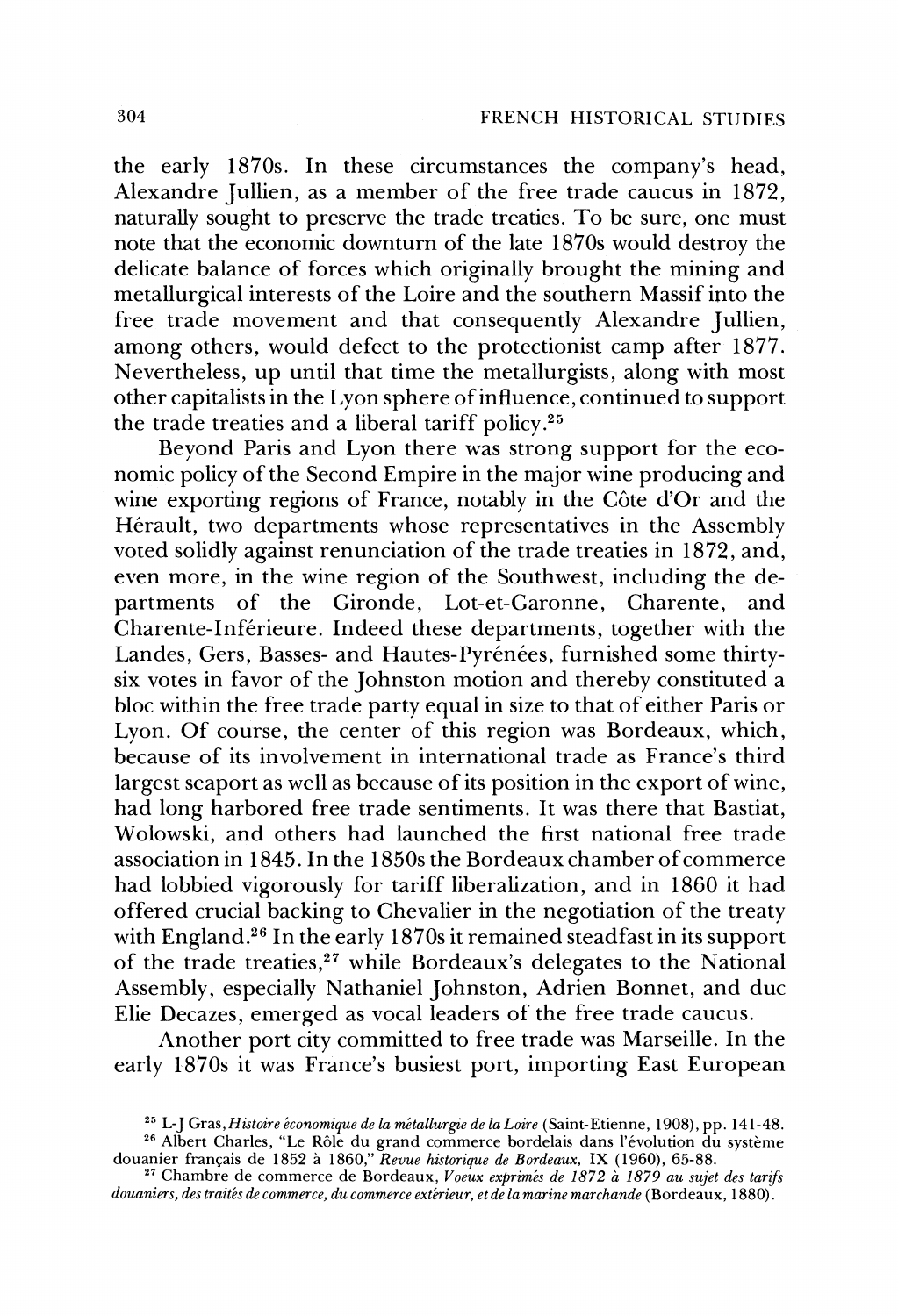**grain, Algerian ore for the blast furnaces of the Massif, and raw silk**  for the spinners and weavers of the Rhône, while exporting Lan**guedoc wines and Lyon silks. Just as important, Marseille was becoming industrialized. Chemical plants, oil distilleries, sugar refineries, soapworks, flour mills, iron smelters, tanneries, shipyards,and other processing and construction industries were appearing so rapidly as to give the city a boom-town atmosphere. "[In] a hundred places, even within the city itself which dares not complain," one visitor wrote in 1877, "clusters of smokestacks taller than obelisks belch forth smoke that blackens the sky and fouls the air. All-conquering industry spreads everywhere and has overrun the entire coastline."28 Because these new industries depended on imported raw materials, Marseille's rising industrialists relied on strong commercial ties with foreign countries and on continuation of low duties on imports just as much as did Marseille's established merchant class. Thus, as indicated in the public statements of the chamber of commerce,29 virtually all the capitalists of the area supported the trade treaties and, reflecting this,**  the legislative delegations of the Bouches-du-Rhône and the Var, led **by Alexandre Clapier and Adolphe Fraissinet, added their weight to the free trade caucus in 1872.30** 

**The trade treaties received additional support from other sources. The worsted and combed wool industries of Reims, Fourmies, and Roubaix, in contrast to the domestically oriented woolens industries of Elbeuf and Sedan, sent much of their output abroad. Indeed, their laine and tissus de laine comprised France's second** 

**<sup>30</sup>It should be noted that, while Bordeaux and Marseille actively supported free trade, two other major ports-Nantes and Le Havre-did not. In the age of steam navigation, Nantes did not play the role in maritime commerce that Marseille did; nor did it have a commodity to export as Bordeaux did. Rather it was dominated by armateurs and shipbuilders who, in their search for government subsidies, became allies of the industrial protectionists in the course of the 1870s. Consequently, when its chamber of commerce spoke on commercial policy, it tended to oppose free trade. See Louis Simonin, "Les grands ports de commerce de la France: Nantes et la bassin de la Loire," Revue des deux mondes (November 15, 1877), pp. 409-36, and the deposition of Babin-Chevaye, president of the Nantes chamber of commerce, in Senat, Proces-verbaux de la**  Commission d'enquête, pp. 441-47.

**Unlike Nantes, Le Havre did have a thriving maritime commerce in the 1870s and played host to merchants with free trade sentiments. However, as the main port of entry for raw cotton,**  it was closely tied to France's-and especially Normandy's-cotton industry. For fear of under**cutting that industry, its chamber of commerce was reluctant to endorse free trade, particularly in the realm of manufactures. Simonin, "Les grands ports de la France: Le Havre et le bassin de la Seine," Revue des deux mondes (February 15, 1878), pp. 834-72.** 

**<sup>28</sup>Louis Simonin, "Les grands ports de commerce de la France: Marseille et le golfe de Lyon," Revue des deux mondes (July 15, 1877), p. 394.** 

**<sup>29</sup>See its responses to the questionnaires of the minister of commerce (1875), the Chamber tariff commission (1878), and the Conseil superieur du commerce (1890) in AN F12 2487A, C 3223, and F12 6916, respectively.**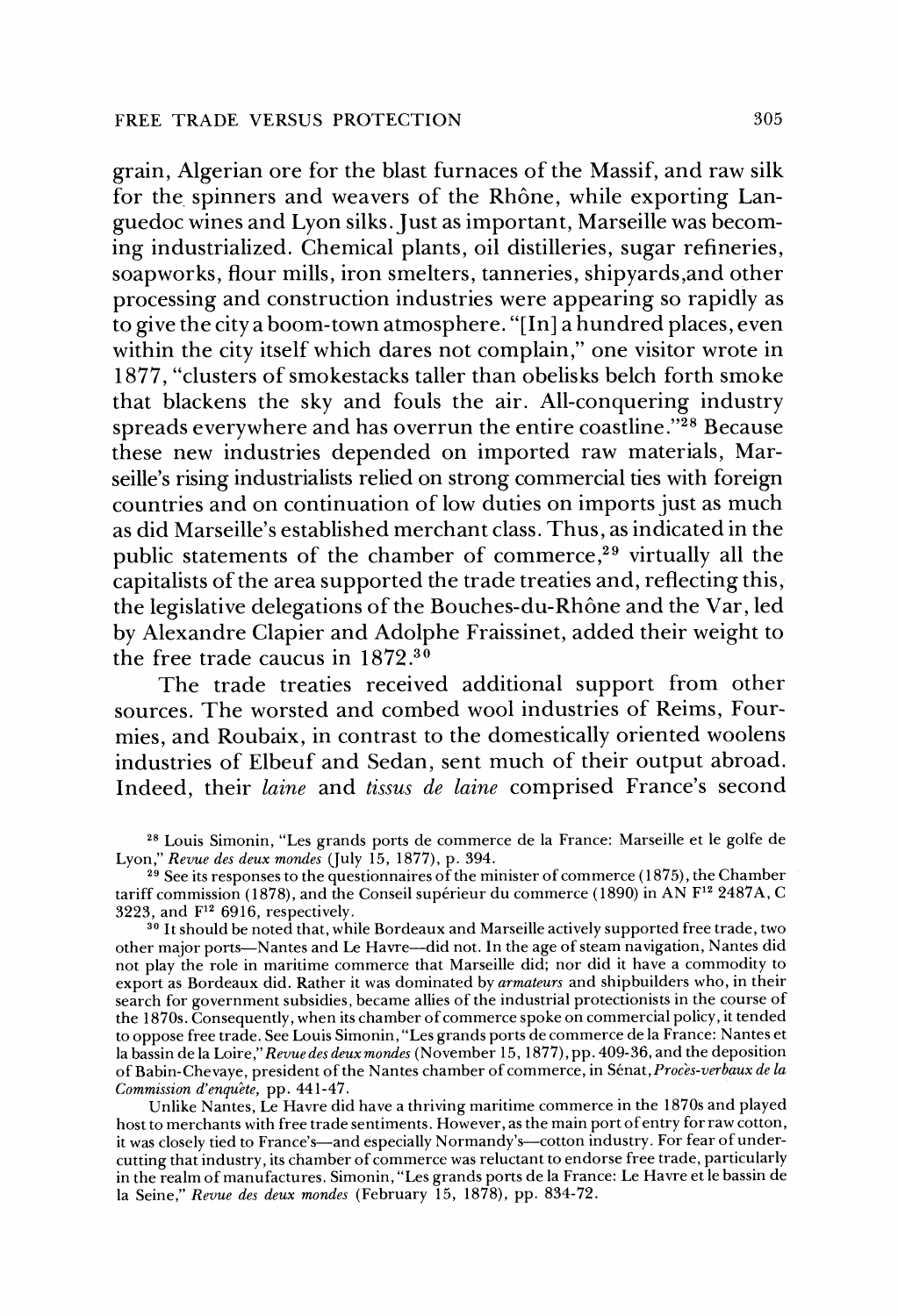**largest export in 1869. Consequently, the leaders of this industry such as Jules Warnier of Reims, deputy for the Marne, resisted the protectionism typical of the textile industries of northern France and continued to support the trade treaties.31 Support came also from certain Alsatian industrialists, like Auguste Scheurer-Kestner, who migrated to Paris in 1871 and joined the free trade caucus as deputy for the Seine, and Gustave Steinheil of Steinheil-Dieterlin of Rothau, who migrated a shorter distance and entered the caucus as a deputy for the Vosges. Scheurer-Kestner was a free trader partly because of his background in the Mulhouse patronat and partly because of his close**  association with Léon Gambetta, but mostly because of personal eco**nomic interests. He needed to maintain access to the French market for the sulphuric acid he continued to manufacture in Alsace.32 In the same vein, Steinheil favored free trade to preserve the arrangment by which cloth and yarn manufactured in the Vosges were sent to Alsace for finishing and then returned to France for marketing.33 And a similar need to maintain economic relationships across newly drawn political frontiers undoubtedly accounts for the high degree of support for the trade treaties that the deputies of the Meurthe-et-Moselle and the Haute-Savoie displayed in the vote on the Johnston motion.** 

**Finally there was agriculture, both domestic and colonial. With agricultural exports continuing to rise in the early 1870s,34 the Societe des agriculteurs continued to back the economic policies of the Second Empire, while in the National Assembly representatives of vari**ous agricultural departments-the Eure, Oise, Yonne, Maine-et-**Loire, Indre-et-Loire, Sarthe, Loir-et-Cher-stood with the agricul**tural economist, François Ducuing, deputy for the Hautes-Pyrenees **and a member of the free trade caucus, in support of the trade treaties. So, too, did the delegates of France's overseas possessions,** 

**<sup>31</sup>As a center of cotton spinning as well as of wool combing, Roubaix was ambivalent on the**  trade treaties. It is significant, however, that Jules Deregnaucourt, the mayor of Roubaix, voted **to support Johnston's motion against the renunciation of the treaties in 1872 and was the only deputy of the Nord to do so.** 

 $32^{'}$  Testimony of Scheurer-Kestner, Chambre des députés, Commission du tarif général des

**douanes, Proces-verbaux des seances (Paris, 1879), pp. 527-29. <sup>33</sup>This interdependence of the Vosges and Alsace did not continue for long, however. As early as December, 1871, a joint-stock company was formed by Vosgian and Alsatian industrialists, led by Steinheil, to undertake the transfer of part of the Alsatian bleaching and dyeing industry to Thaon-les-Vosges. When the Blanchisseries et teintureries de Thaon opened its doors in 1875, the symbiosis of the two textile industries formally ended, and the previously mentioned movement of Vosges textilists, including Steinheil, into the protectionist camp accelerated. A. Lederlin, et al., Monographie de l'industrie cotonniere (Epinal, 1905), p. 20.** 

**<sup>34</sup>Agricultural exports were worth 1,179,803,000 francs in 1872, compared to 669,469,000 francs in 1860. J. Clave, "La Situation agricole de la France," Revue des deux mondes (January 15, 1880), p. 412.**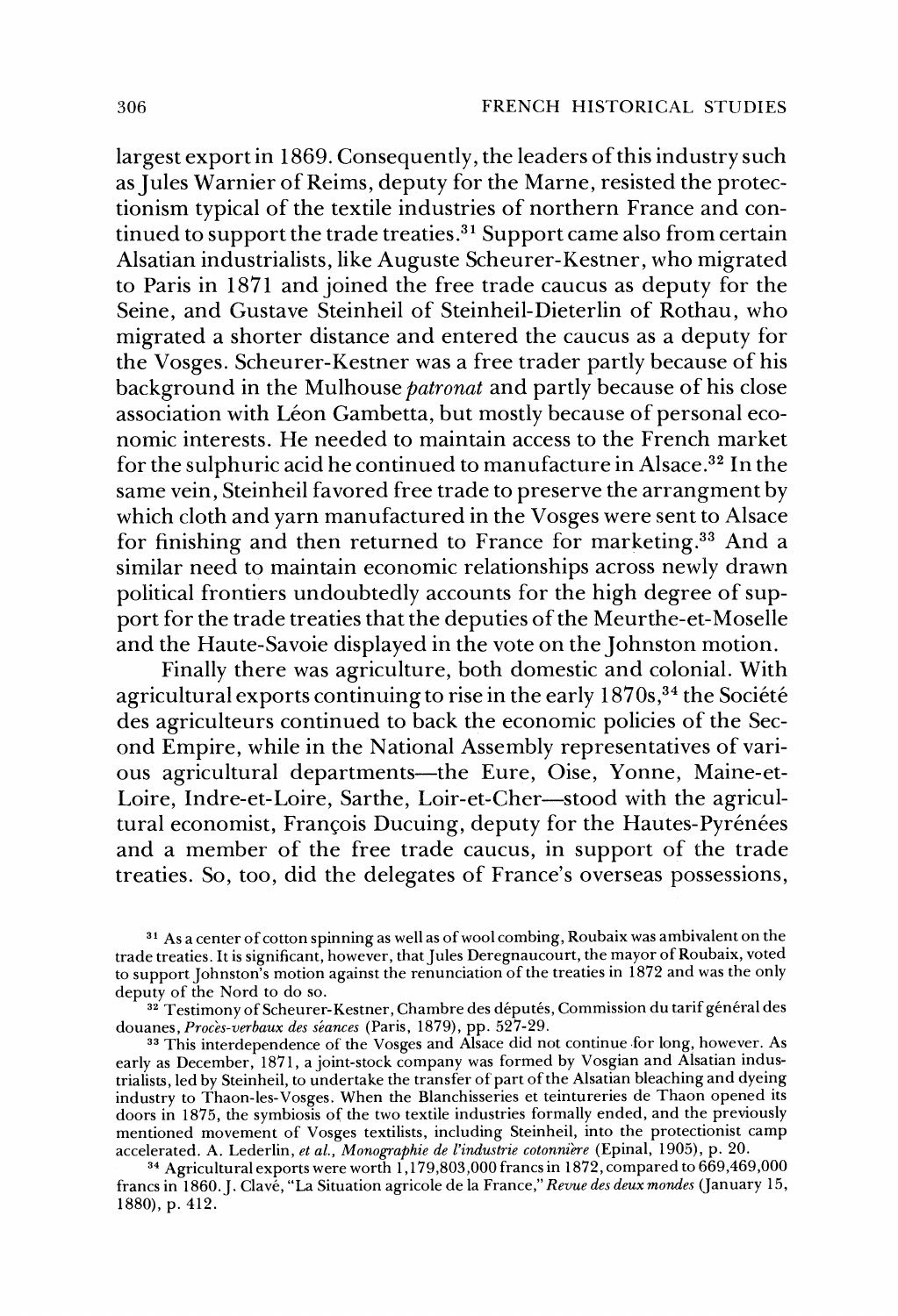**represented in the caucus by Francois de Mahy of Reunion. Algeria,**  Sénégal, Guadeloupe, and Martinique, as well as Réunion, had all **benefitted from the liberalization of the colonial tariff system in 1866.**  Moreover, they all resented the imposition of a tax on *denrées coloniales* **in 1871 and feared further attempts to reimpose restrictions on their trade with France and other countries. Their representatives were therefore virtually unanimous in resisting the renunciation of the trade treaties in 1872 as part of a broader effort to uphold the trade policy of the Second Empire.** 

**This analysis of the personnel and interests of the free trade party, when compared with the earlier analysis of the protectionists, reveals that at the root of the conflict over tariff policy in the early Third Republic was a split among divergent economic interests possessing correspondingly divergent views on France's future economic development and on its proper economic relationship with the rest of the world. The free trade party included some ideologues acting on the basis of liberal principles. However, free traders were more typically capitalists involved in international commerce-the grands negociants and financiers of Paris, Lyon, and the ports, railroad and shipping magnates, manufacturers and agriculturalists producing for export-who not only welcomed the reforms of the 1860s but also looked forward to and even depended on the continued integration of France into the emerging world market of the late nineteenth century. The protectionists, on the other hand, were those capitalists-especially certain textile and metallurgical manufacturers-who, for a variety of reasons, could not compete in the international market and therefore depended on local or regional markets and looked forward to the creation of a truly national market in France to serve as a privileged preserve for their production. In essence, then, the split between free traders and protectionists was a split between outwardly directed commercial capitalists seeking international economic integration and inwardly directed industrial capitalists seeking national self-sufficiency.** 

**In addition to involving a conflict among capitalists with differing interests and orientations, the struggle over the tariff also involved to some extent a conflict between different regions of France. The signers of the protectionist interpellations of 1868 and 1869 were not drawn from all parts of the country but represented only twenty-eight departments which formed, in turn, four distinct clusters. Five departments of northern France-the Nord, the Somme,**  Pas-de-Calais, Aisne, and Ardennes—constituted one of these clus**ters. Another consisted of various departments of Brittany and Nor-**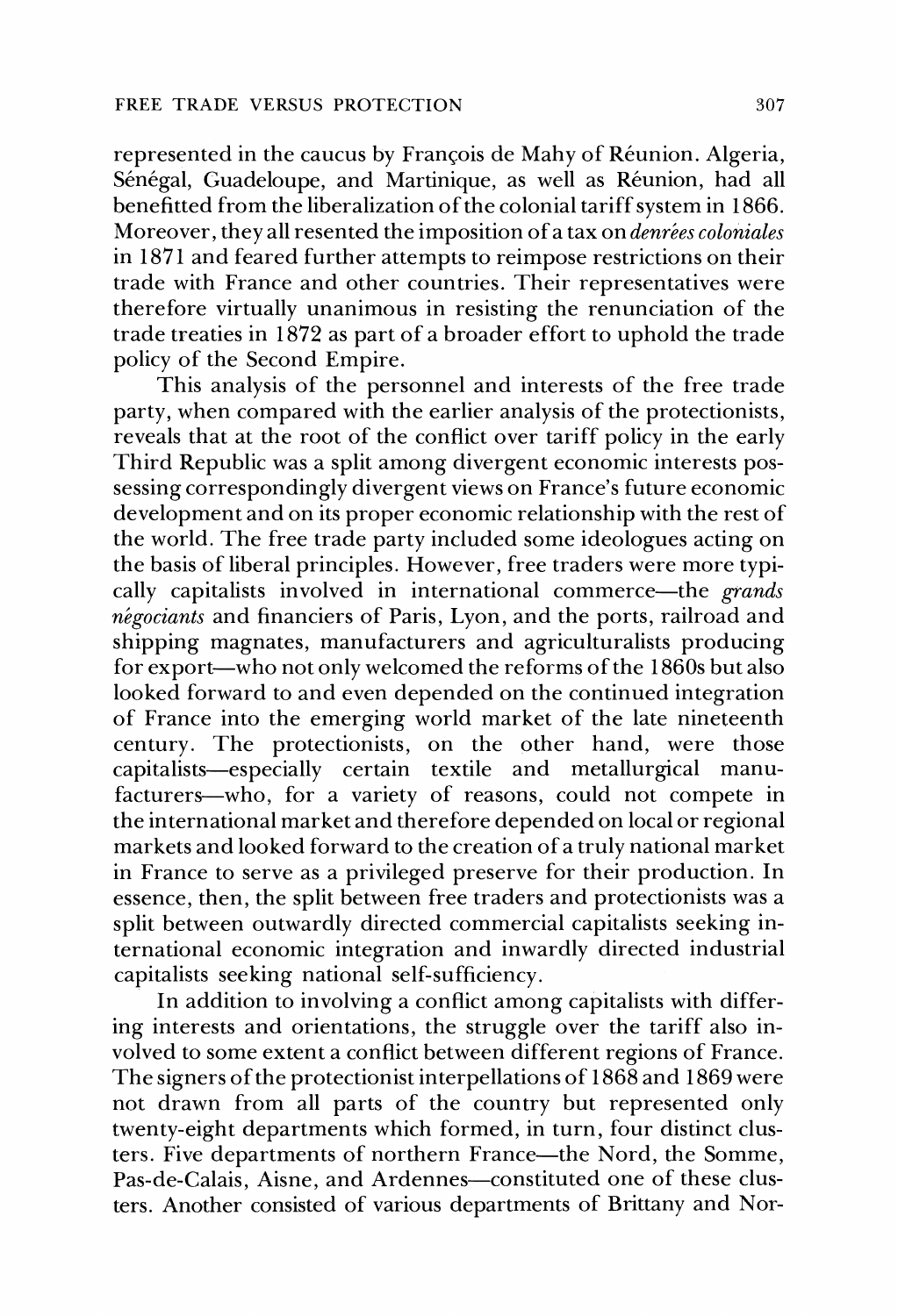mandy, of which the Seine-Inférieure was most prominent. Seven **departments of eastern France-the Bas-Rhin, Haut-Rhin, Moselle, Vosges, Doubs, Haute-Saone, and Haute-Marne-made up the third cluster. Almost all the other signers of the interpellations came from a fourth less well defined cluster of departments scattered across the Massif Central from the C6te d'Or to the Aveyron. In contrast, the free traders came primarily from the Seine, the Southwest, the Southeast, and the colonies, and secondarily from the Center, as the vote on the Johnston motion indicated. Their geographic base was thus not mutually exclusive with that of the protectionists-there was overlap in the Loire, for example-but on the whole it was strikingly complementary. (See Figure 1 and Figure 2.)** 

**This geographical cleavage may have been merely the byproduct of the way the various interests and enterprises in the free trade and protectionist camps happened to be distributed through France. But perhaps it amounted to more than that. In this cleavage one may well be confronting on the economic level the same split between provincial, "small town" France and the cosmopolitan urban complexes of Paris, Lyon, and the major port cities that was dramatically manifested on the political level in the fight between Thiers's "national" government and the loosely allied communes of Paris, Lyon, and Marseille in 1871.35 In any case, the conflict over the tariff, at the very least, reinforced whatever suspicions and rivalries existed among the various cities and regions which found themselves on opposite sides of the issue in the 1870s.** 

**It should now be obvious that the contest between the free traders and protectionists posed a serious political problem for the Third Republic in that it presented a major obstacle to bringing the leaders of all regions of France and of all sectors of its economy together in a single, national "Republican consensus." Both sides represented interests with considerable economic and political clout. Any regime which supported one of them at the expense of the other-and thus included one in the consensus while excluding the other-would necessarily have alienated an important segment of the French capitalist community and would have thereby prejudiced its chances of survival. By the same token, any regime which could** 

**<sup>35</sup> In Sisters of Liberty: Marseille, Lyon, Paris, and the Reaction to a Centralized State, 1868-1871 (Cambridge, Mass., 1971), Louis M. Greenberg presents an account of this struggle, focussing rather narrowly on the issue of centralization versus decentralization. For insight into the role of geographical cleavages in the political and economic development of France in the nineteenth century, see Edward W. Fox,History in Geographic Perspective: the Other France (New York, 1971).**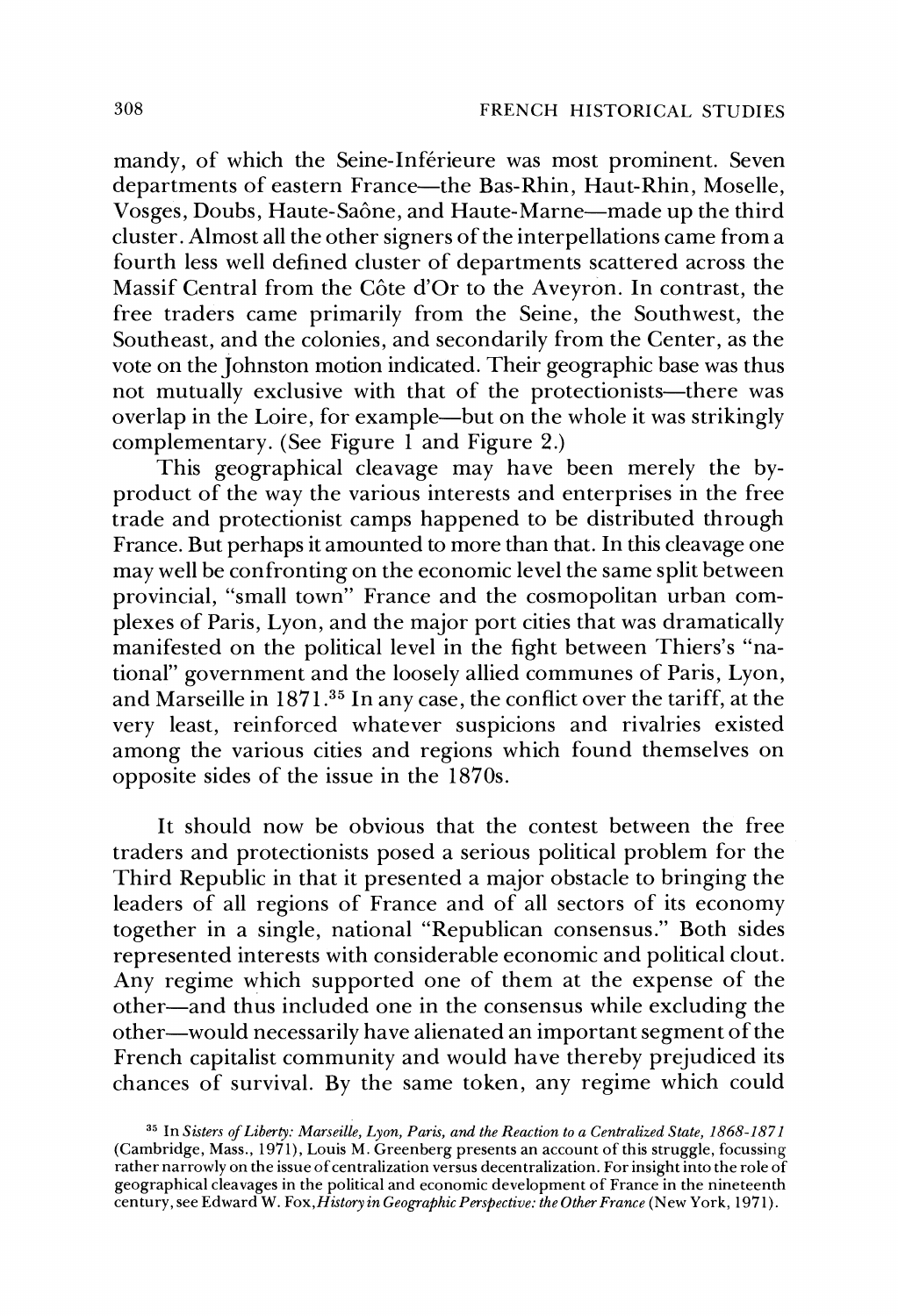**somehow accommodate both sides and could thus include both in the consensus would have taken a giant step toward solidifying its support and assuring its long-term existence. It was a triumph for the early Third Republic that it consciously or unconsciously pursued and ultimately succeeded in the latter course of action.** 

**By the 1890s, the political leaders of the Third Republic had substantially resolved the tariff question in such a way as to accommodate most of the major interests in both the free trade and protectionist parties, thereby assuring their allegiance to the Republican system. Because this process of accommodation proved to be long and convoluted, it cannot be recounted in detail here. Suffice it to say that it unfolded in two distinct stages. The first stage, 1877-1882, centered on the renunciation of the old trade treaties, the legislation of a new general tariff, and the negotiation of new trade treaties. It resulted less in a compromise than in an outright victory for the free traders. Capitalizing on the continued support of agriculture-or at least on the inability of industrial protectionists to form a lasting alliance with**  agricultural protectionists—and capitalizing as well on their en**trenched position in government,36 the free traders overcame the growing parliamentary strength of the protectionists and in 1881 won approval of a moderate general tariff that substituted duties based on the conventional duties in the trade treaties for the prohibitory duties remaining on the books from the pretreaty era. Then, in gaining ratification of new trade treaties, they replaced all of those duties, except those on agricultural products, with a new conventional tariff which by and large perpetuated the duties in effect since 1860. In this manner, the reforms of 1881-82, far from re-establishing protection-as most textbooks still suggest they did-actually ex-**

**<sup>36</sup>Free traders held at least one of the three cabinet posts most influential in the making of**  commercial policy-finance, commerce and agriculture, and foreign affairs-in every govern**ment between 1873 and 1882, while none of these posts was ever held by an active protectionist in the same period. The most prominent of the "ministerial" free traders in this era were three veterans of the free trade caucus: duc Elie Decazes, who served as foreign minister continuously from November 1873 to November 1877; Leon Say, France's only finance minister from March 1875 to December 1879 (except for the brief tenure of Eugene Caillaux, another alumnus of the caucus, in the Seize Mai cabinet); and Pierre Tirard, minister of commerce and agriculture from March 1879 to July 1882, but for the hiatus of Gambetta's "Grande Ministere."** 

In addition to the free traders' domination of ministerial positions, it must be noted that **most of the career civil servants who ran the bureaux of the various ministries in the 1870s and many other government experts (who were often more influential in the making of policy than the ministers, themselves) were products of, and holdovers from, the Second Empire and were sympathetic to its policies. This was the case, for example, with Jules Ozenne, secretary of the commerce ministry and director of foreign trade, and Leon Ame, directeur general des douanes and the government's top advisor on tariffs. Both insisted that tariffs could still be used as a source of revenue but should not serve to stifle trade or unduly protect domestic industry. See**  Léon Amé, *Etude sur les tarifs de douane et sur les traités de commerce* 2 vols. (Paris, 1876), I, 531-34.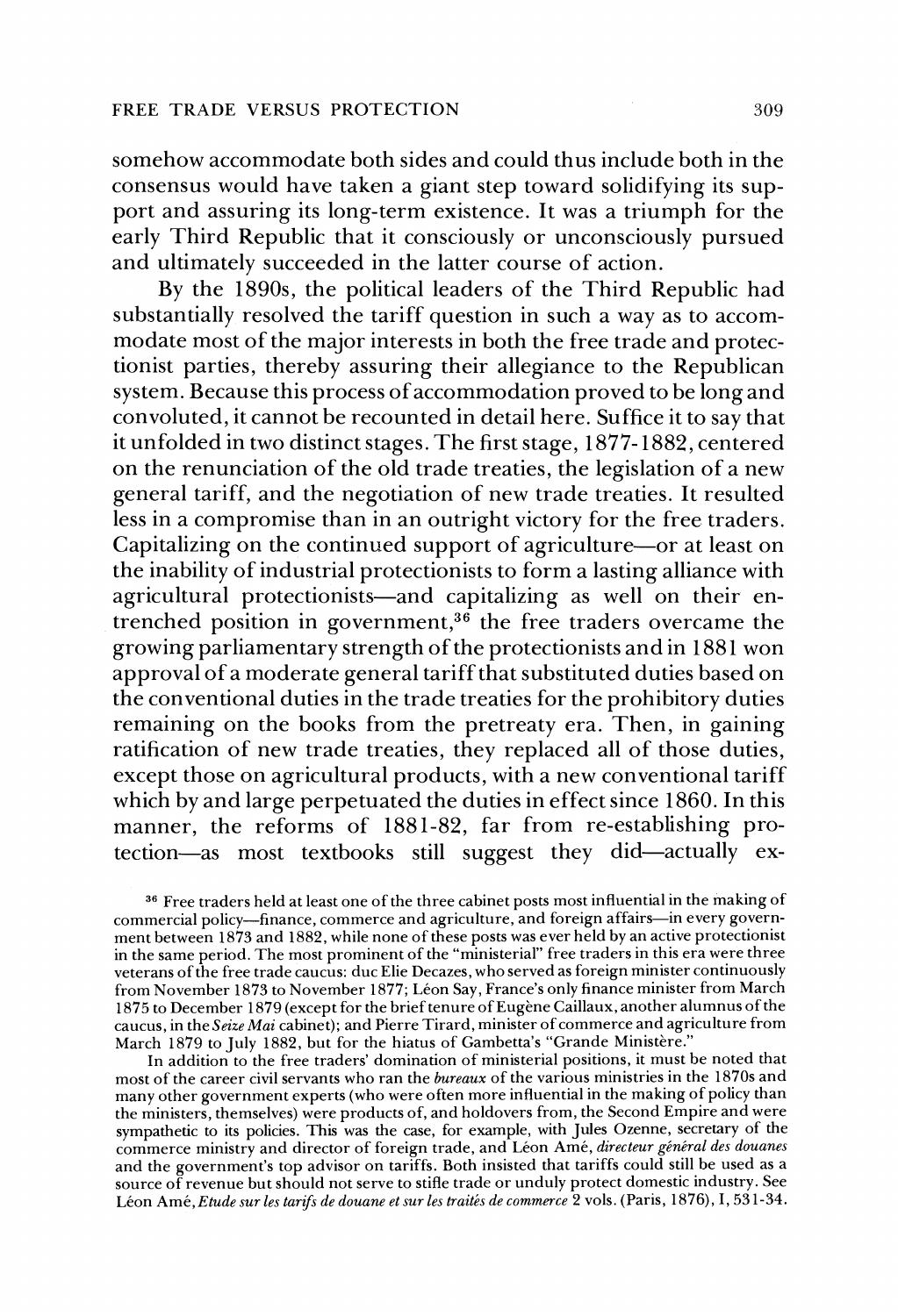



**Sources: Requests for interpellations on the trade treaties, 1868 and 1869; Journal des economistes, May, 1868, pp. 315-16; Journal officiel de I'Empirefranfais, December 15, 1869, p. 1628.**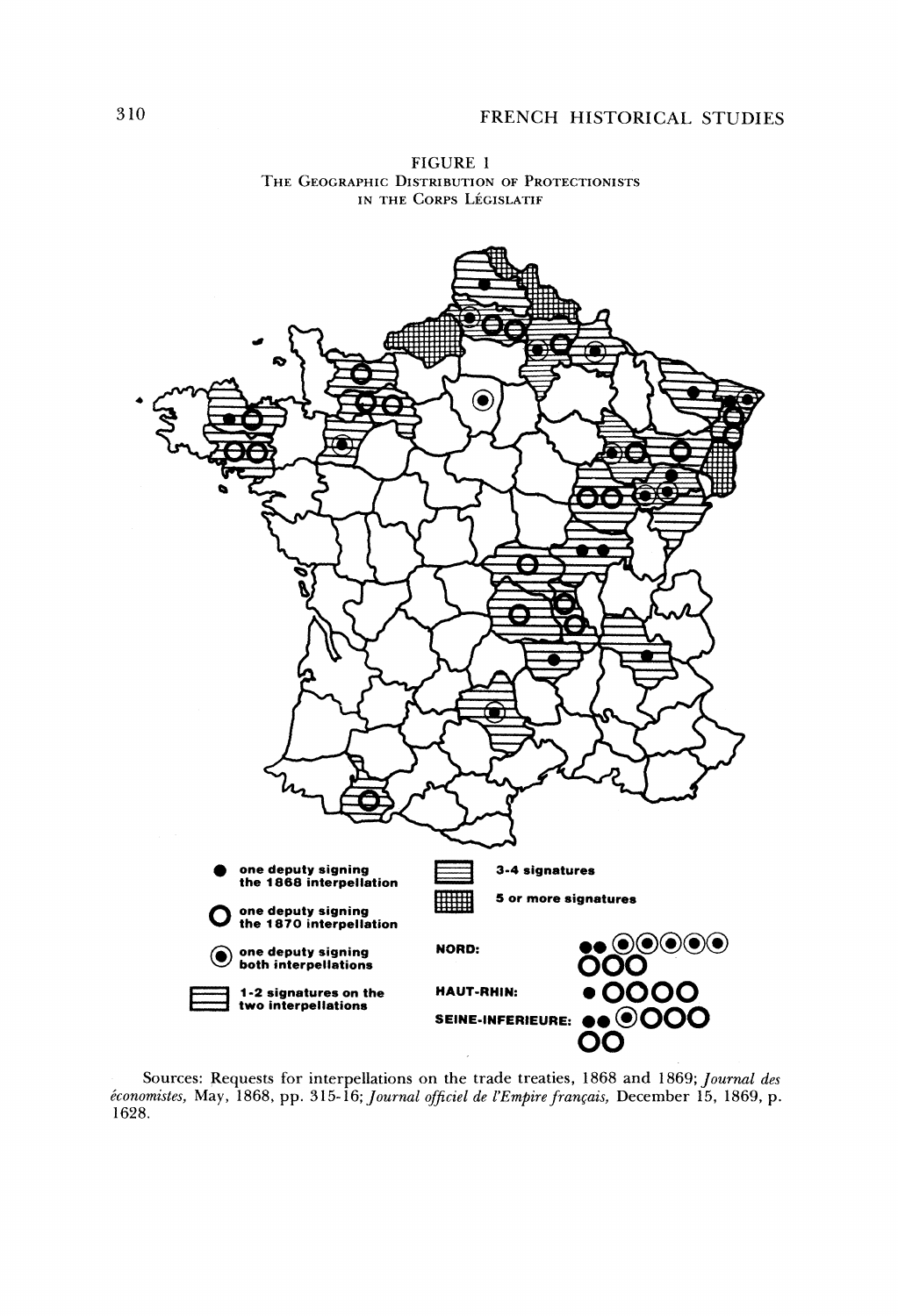**SEINE: <u>OCOOOOO</u>**  $CORSE:$ **COLONIES: 000000 000000 \* one vote in favor of the johnston motion | more votes in favor than against; those in favor NOT a majority of all deputies of department absolute majority of<br>deputies of departmer<br>vote in favor of motior absolute majority in favor; no votes against the motion a** 

**FIGURE 2 THE GEOGRAPHIC DISTRIBUTION OF FREE TRADERS IN THE NATIONAL ASSEMBLY** 

**Source: Vote in favor of Johnston's motion reserving the question of trade treaty renunciation; Journal officiel, February 2, 1872, pp. 763-64.**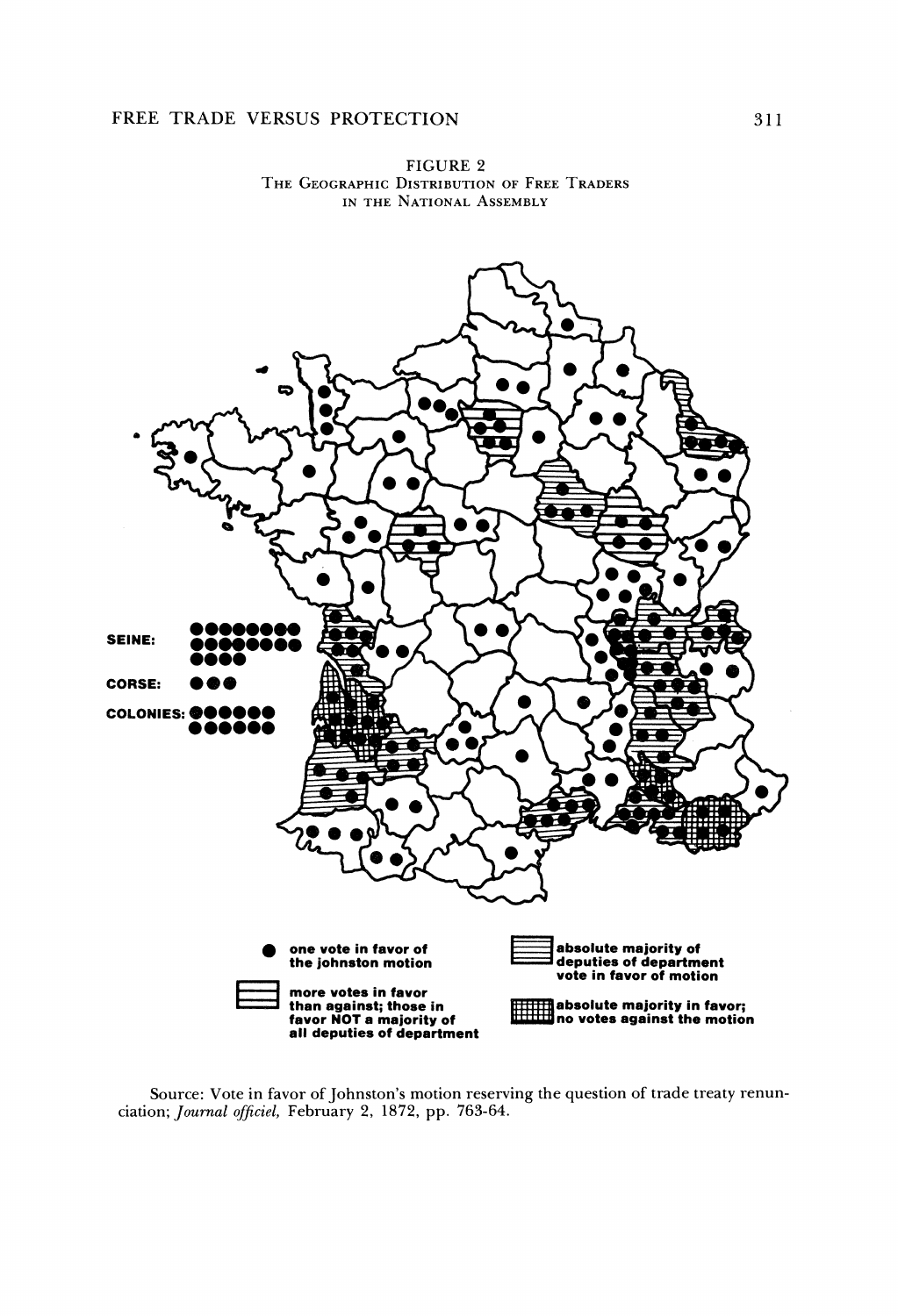**tended the free trade system of the Second Empire for ten more years.37** 

**Unfortunately for the free traders, they were not able to preserve this victory in the midst of changing economic and political circumstances at home and abroad after 1882. For one thing, in response to economic depression more and more countries in Europe and worldwide were renouncing their commercial conventions in the 1880s in order to return to high protection, and this inevitably undercut the free trade system in France. After all, trade treaties-the backbone of free trade in the nineteenth century-could not be maintained unilaterally. Secondly, within France, the balance of interests, which had tended to favor the free traders in the 1870s, became increasingly favorable to the protectionists in the 1880s, when interests once committed to free trade, especially in agriculture, switched sides in the face of mounting foreign competition, and the place of the remaining free trade interests in the French economyfor reasons which cannot be dealt with here-declined relative to that of protectionist interests.38 Finally, the free traders' erstwhile monopoly of policy-making positions in government disappeared when provincial protectionists, increasingly at home in Paris and in the parliamentary system, began to accede to cabinet posts in the 1880s. For example, the ministries of commerce and agriculture, which remained in free trade hands from 1873 to 1882, fell into the** 

**It must be noted that the protectionists did get some benefits from the reforms of 1881-82. In addition to exempting agricultural duties from the trade conventions and thus allowing higher agricultural duties to be legislated as the need arose, the new system converted all ad valorem duties to fixed "specific" duties-that is to say, henceforth French duties were to remain constant, instead of fluctuating with prices. This meant that, in an era of falling prices, the import price (price at port of entry plus import duty) of goods coming into France would fall more gradually than world prices in general, which in turn meant that domestic producers would get more of a buffer against falling world prices and more protection against foreign competition under the new system than they would have gotten under the ad valorem system. This, of course, was not as beneficial as a direct increase in the level of import duties, but it was** 

<sup>38</sup> This changing balance is revealed in what happened to tissus de soie, the foremost free trade manufacture, and *files de coton*, the foremost protectionist commodity. As indicated in T.J. **Markovitch's table XVI (Cahiers de l'I.S.E.A., AF VI [June, 1966]), the value of the average**  annual production of *tissus de soie* (exceeded that of *filés de coton* in 1865-74, 461 million francs to **451 million francs. In the succeeding period, however, the two were even: the average annual**  production of both declined to 291 million francs. Then, in 1885-94, *filés de coton* forged **ahead-330 million francs versus 295 million francs-and it would remain ahead thereafter. So, whereas silk cloth had greater economic importance in the 1860s and 1870s (in terms of the value of its production), cotton spinning had become more important by the 1880s and 1890s.** 

**<sup>37</sup>Comprehending the meaning of the tariff reform of 1881-82 depends on comparing the general and conventional duties in effect from 1860 to 1880, found in Jules Clere, Les tarifs de douane. Tableaux comparatifs (Paris, 1880), with the duties established by the general tariff of**  1881 and the trade treaties of 1882, found in Bulletin de statistique et de législation comparée, XI **(1882), 502ff.**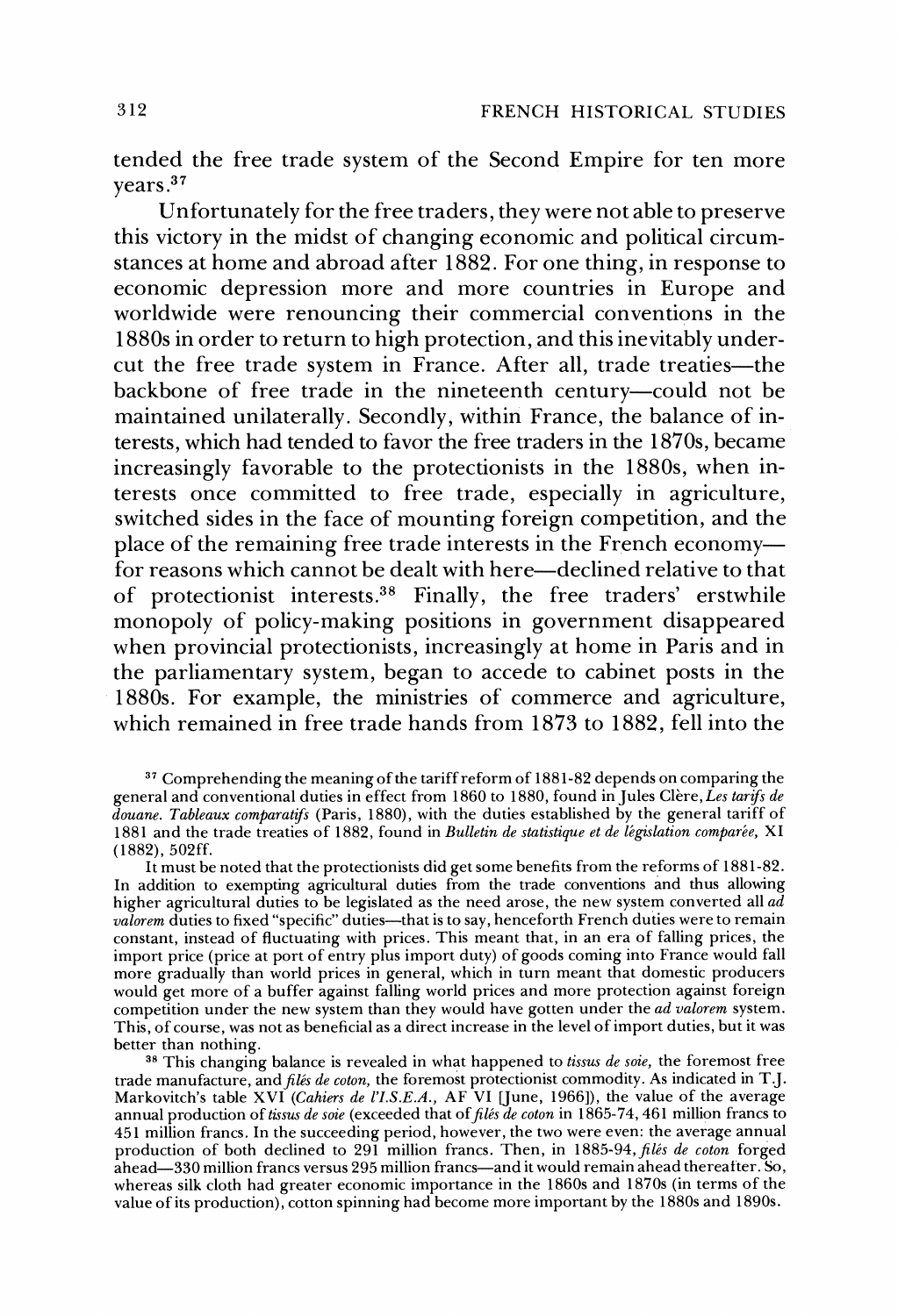**hands of avowed protectionists, such as Pierre Legrand, Auguste Dautresme, and Jules Meline, with growing frequency after 1882. Aided by all these developments, the protectionists thus succeeded in the second stage of the tariff battle in replacing both the general tariff of 1881 and the conventional tariff of 1882 with a sterner two-tiered schedule of duties embodied in the so-called Meline tariff of 1892.** 

**Historians have invariably seen the Meline tariff as the final step in the inevitable return to protection in France after the fall of the Second Empire. While the Meline tariff did represent a definite swing away from the free trade policy of 1860-82 toward protection, it is important to note that the new tariff did not return France to the pre-1860 system of prohibitory duties but, in fact, represented, especially in the realm of industrial tariffs, something of a compromise between the interests of protectionists and free traders (although the exultation of the former and the lamentations of the latter in 1891-92 have obscured this point). The new law raised duties on most agricultural products, most finished consumer goods, and those semifinished goods, such as jute, linen, and cotton yarn and cloth, produced by industries reputed to be particularly hard pressed by foreign competitors. However, duties remained the same on many other producer and consumer goods, including coal and coke, most forms of iron and steel, and woolens (that is, the new minimum duty on these items equalled the old conventional duty). Moreover, even in cases where protection was increased, the law often provided loopholes to benefit big domestic importers. Thus the system of admissions temporaires, whereby duties were refunded on imported goods which served as raw materials for the manufacture of export goods, was maintained on all items to which it had previously applied, including wheat. This preserved the position of the Marseille milling industry, which had depended on the importation of east European grain since its founding in the 1860s. A similar arrangement, allowing 60 per cent of the duty on cotton yarn to be refunded if it were used to**  make cloth for export, saved the ribbon and *tissus mélangés* manufacturers of the Rhone and Loire from the full effects of increased **protection for French cotton spinners.39** 

**This compromise was in part an unplanned and unforeseen product of the give-and-take of rival interests in the parliamentary arena in 1890-91. But it was also a product of the conscious desire of both business leaders operating from below and national political** 

**<sup>39</sup>For the various articles of the tariff law, plus the schedule of duties, see the Bulletin de**  statistique et de législation comparée, XXXI (1892), 12-34, 187ff.